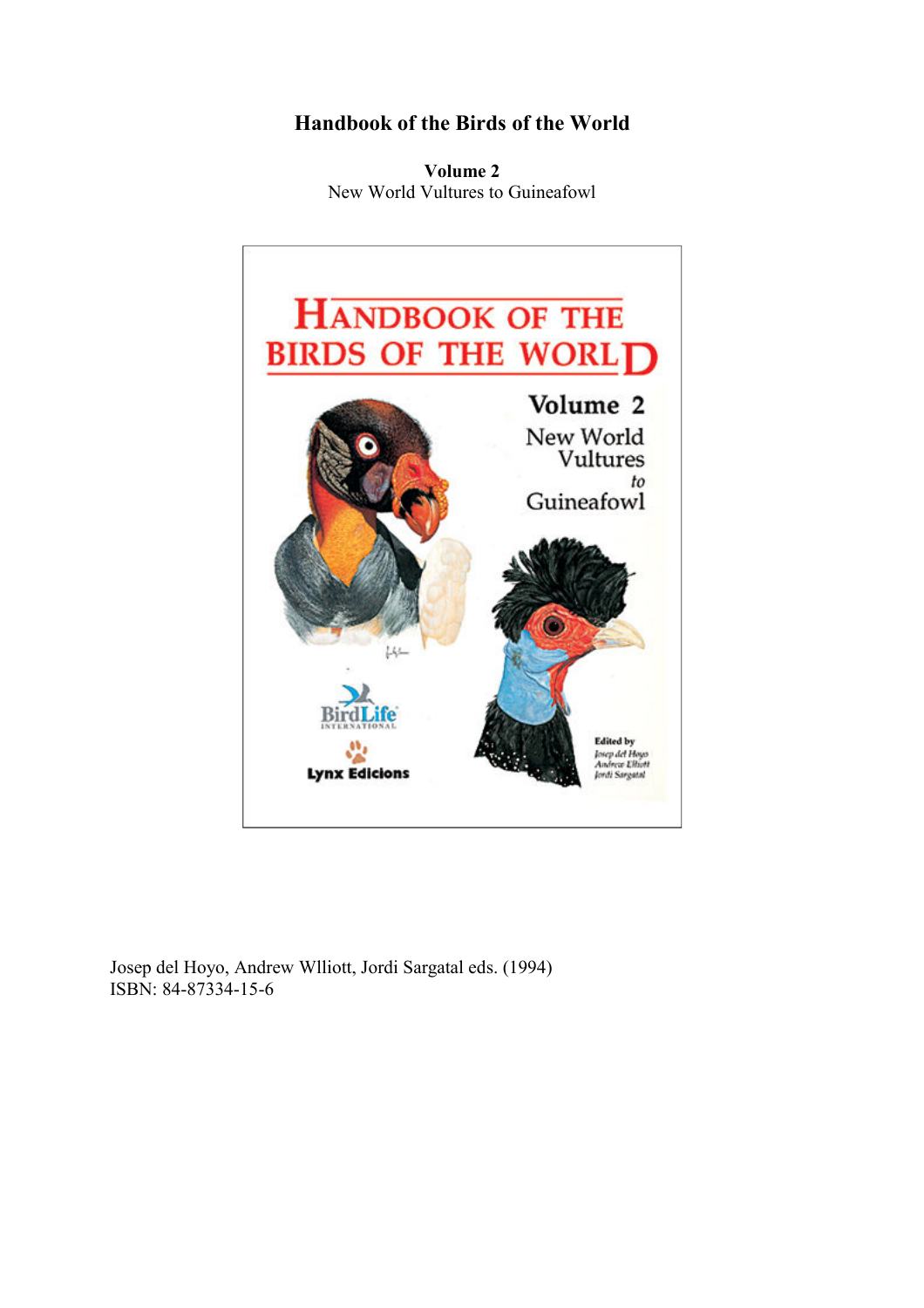| Family   | <b>Numididae (Guineafowl</b> |
|----------|------------------------------|
| Suborder | Phasiani                     |
| Order    | Galliformes                  |
| Class    | Aves                         |

- Medium-sized, plump terrestrial birds, with small head, and extensive bare skin on he head and neck; most species with crest or bony casque.
- $\bullet$  40-72cm
- Afrotropical Region.
- Wide variety of habitats, from dense rain forest to semi-desert.
- 4 genera, 6 species, 19 taxa.
- 1 species threatened; none extinct since 1600

### Systematic

The guineafowl have traditionally been considered a subfamily of an expanded version of Phasianidae, but recent studies based on differences in DNA indicate that family treatment is appropriate for the group. According to DNA sequences the Numididae diverged from the Phasianidae lineage some 38 million years ago.

The Family Numididae is endemic to Africa, and its closest relatives are apparently to be found in Phasianidae and Cracidae. It seems most likely that the guineafowl originated in the savanna zones of Asia, from a francolin-like phasianid, which probably colonized Africa some time around the middle to late Miocene. The changes in the distribution patterns of vegetation over geological time, determined by fluctuations in the climate and also by geological activity, influenced the taxonomic development of the ancestral guineafowl by causing a considerable degree of radiation. This, in turn, has led to the various representatives of the family occupying practically all of the biotopes found in African in the present day.

All four of the genera currently recognized within the guineafowl were clearly differentiated by the Pleistocene. Of the four, Agelastes is probably the most primitive. Its two species constitute a superspecies. The little known Black Guineafowl (*Agelastes niger*) was formerly awarded a separate genus, Phasidus, but in the early 1960's a detailed comparison of this species and the White-breasted Guineafowl (A. meleagrides) led to the conclusion that the two species were closely related, and should be united in a single genus.

Over the years, the Helmeted Guineafowl (Numidida meleagris) has been subdivided into some 30 subspecies, but at present only nine are generally recognized, due to extensive intergradation. Two or sometimes three of these races have actually been considered separate species by some authors, and, while there is only limited support for this approach, there are three fairly clearly defined subgroups, with the nominate form occupying East Africa, the galeata group in West Africa, and the mitrata group in southern Africa. As in many similar cases, it is essentially a matter of personal preference as to whether these groups are treated as megasubspecies or allospecies but zones of intergradation and the element of caution both argue in favour of the former.

The Plumed Guineafowl (Guttera plumifera) and the Crested Guineafowl (Guttera pucherani) form another super-species. Some authors have preferred to recognize three species in the genus *Guttera*, dividing the Crested Guineafowl into two, with the promotion of the race edouardi, but once again extensive interbreeding, both in the wild and in captivity, has shown that they should be considered conspecific, although they have perhaps moved some little way towards speciation. About 15 subspecies have been described for the Crested Guineafowl, but currently only five of these are usually accepted.

While there is a certain amount of disagreement at the specific and subspecific levels, the four genera appear to be rather well defined, even if their relationships with one another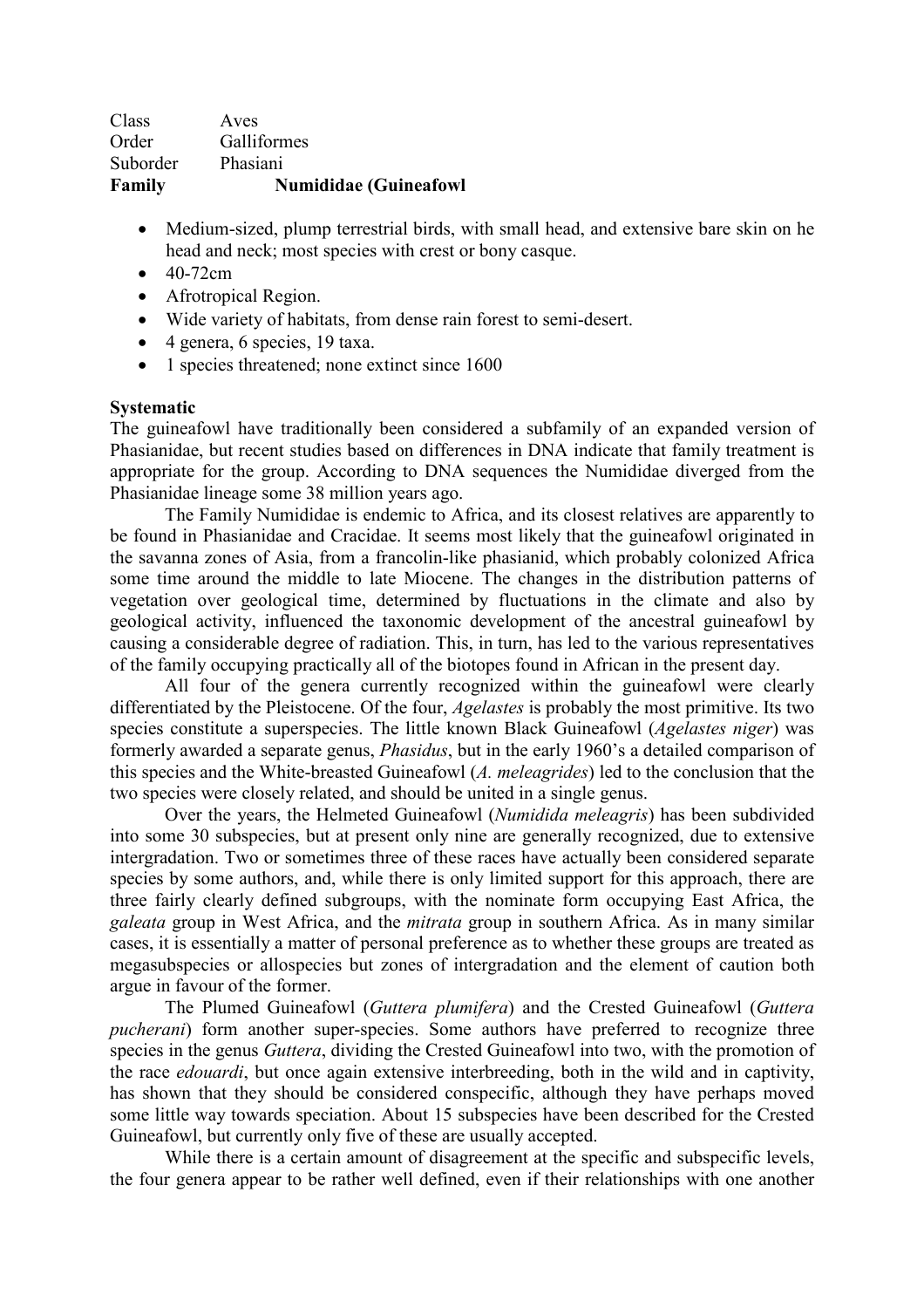are generally none too clear. Although the Helmeted Guineafowl has been known to hybridize with the Vulturine Guineafowl (*Acryllium vulturinum*) in captivity, the resultant young are sterile.

#### Morphological Aspects

Although the guineafowl constitute a distinctive group within the Galliformes, in structure and morphology they are generally rather similar to most other members of the order.

 In the guineafowl, size appears to be related to the density of the vegetation in the habitats typically occupied by each species. Thus, the White-breasted, Black and Plumed Guineafowl, the species that frequent the areas with the thickest vegetation cover, are the smallest, with average wing lengths of about 20.5 cm for the first two species, and 22.5 cm in the last. The Crested Guineafowl, which inhabits areas with medium to high vegetation density, has a mean wing length of 24.5-26 cm, whereas the equivalent figure for the Helmeted Guineafowl of open or relatively open habitats is 25-28 cm.

Finally, the largest species, the Vulturine Guineafowl, occupies open, arid ground and has a mean wing length of 29.5 cm.

 Like other Galliformes, guineafowl are rather corpulent birds. The oval body is voluminous, exaggerating the bird's relatively small head. In all species, both the head and the neck are virtually featherless, and the bare skin is often beautifully coloured. The bare skin appears to play an important role in thermoregulation. It is also contorted into a whole series of adornments, including cartilaginous gape wattles, notably in the Plumed Guineafowl, folds of skin, for instance on the ind-neck of the Crested Guineafowl, warts on the cere, and cartilaginous bristles. As their vernacular names suggest, the Helmeted Guineafowl has a bony "helmet", whereas the Plumed and Crested Guineafowl have bushy crests.

 The long, incredibly slender neck of the Vulturine Guineafowl has almost certainly developed in order to enhance the bird's visibility over vegetation. The aspect is strikingly exaggerated by a series of long, elegant ornamental plumes which hang down over the breast and upper back.

 All these adornments are amongst the most distinctive features of the different species or, in some cases, subspecies. The many races of the Helmeted Guineafowl are generally separated on the length and shape of the bony casque and of the gape wattles, and also on the presence or absence of cere bristles and filoplumes on the hindneck.

 The bill is usually short and stout, with the upper mandible curved. It is particularly feeble in the Black Guineafowl, but, in contrast, appears really quite robust in the Vulturine Guineafowl, an effect again enhanced by the very thin neck.

 The wings are rather small and rounded, clearly belonging to non-migratory birds. They are designed for short bursts of rapid flight, enabling the birds to make a quick escape when danger threatens, but are quite unsuitable for any form of sustained flight. This is again typical of galliform birds, as is their style of flight, involving an explosive take-off and a series of rapid, powerful wingbeats, followed by a glide down into cover. In line with the limited flying abilities of the guineafowl is their short tail, composed of 14-16 rectrices. The exception is the Vulturine Guineafowl, which has a relatively long tail, particularly the central tail feathers.

 The tarsus is strong and generally fairly short, although once again the Vulturine Guineafowl is an exception, as it has rather long tarsi. The legs and feet, with three front toes, a single hind one and strong claws, are perfectly adapted to a terrestrial lifestyle, and reflects the fact that guineafowl mostly move about by walking.

Agelastes is the only genus in which birds sport spurs; these sprout from the tasometatarsus as in the junglefowl(Gallus), not from the hypotarsal ridge as in most other Phasianidae.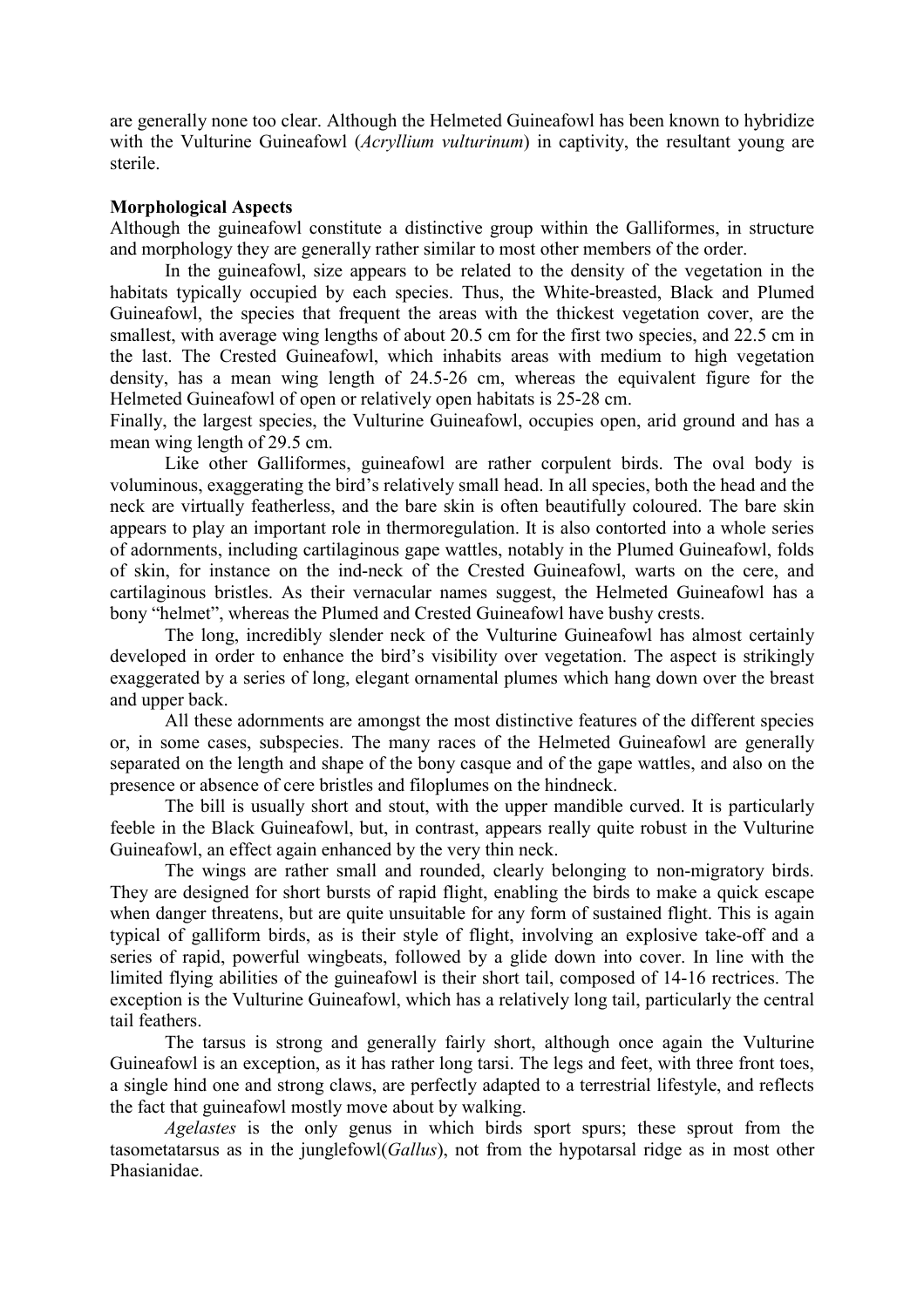Males of Agelastes can have one or two spurs per leg, as also do a few females. The Vulturine Guineafowl commonly has a strange series of spur-like bumps along the rear face of the tarsus, the function of which is unknown. They are generally longer in males than in females, and vary individually both in size and in number, with up to six recorded. Agelastes again differs from the other guineafowl genera by having the tarsal scales imbricated and in rows, as in the francolins. The other genera have the tarsi covered with pentagonal scales which are not lined up in rows.

 Plumage is generally black or dark grey, although in all species, except the two members of the apparently primitive genus Agelastes, this is heavily spotted or vermiculated with white. There is sometimes a bluish tinge to the plumage, which is typically produced by the feather spotting being bluish white, rather than pure white, but there are fairly extensive areas of rich blue on the underparts of the Vulturine Guineafowl.

 In all species, sexual dimorphism is limited merely to males being slightly larger than females, with no evident differences in plumage, which is in line with their tendency towards monogamy and also the participation of the male in the care of chicks. During the breeding season, there is slight protuberance in the cloaca of males, at any rate in the Helmeted Guineafowl. However, there is no seasonal variation in plumage in any of the species.

 Juvenile plumage tends to be rather similar to that of the adult, but generally drabber, often with a certain amount of brownish barring. However, the juvenile White-breasted Guineafowl, in addition to appearing generally duller than the adult, has the plumage pattern more or less inverted, since it is the belly that is white, not the upper breast or upper back, as in the adult. Most of the rest of the plumage is brownish black, but recent evidence indicates that the feathered head and neck almost certainly retain the patterned natal plumage until the bird moults into full adult plumage, as is the case in other guineafowl. The juvenile Black Guineafowl likewise shows a white belly.

 There is very little information available about moult in the Numididae, but the Helmeted Guineafowl is known to undergo a complete post-breeding moult, with the flightfeathers apparently replaced in serially descendant order.

#### Habitat

The natural distribution of the guineafowl is restricted to sub-Saharan Africa, except for an isolated population of the Helmeted Guineafowl in north-west Morocco. Between them, the different species occupy almost all available habitat types, from dense rain forest to arid steppe and semi-desert. They can be found from sea-level up to considerable altitudes, and the Helmeted Guineafowl even occurs at 3000m.

 The White-breasted, Black and Plumed Guineafowl occupy areas of tropical forest, essentially in the equatorial belt. They are generally restricted to undisturbed primary forest, although the Plumed also occurs in very mature secondary growth, while the White-breasted has been seen in selectively logged forest.

The secretive nature of these species, together with the difficulty of their observation, means that even basic knowledge on habitat use remains rather limited.

 In terms of habitat preference, the Crested Guineafowl can be considered somewhat intermediate, as it occurs in secondary and riparian forest and also along the forest edge. Much the most widespread member of the family, the ubiquitous Helmeted Guineafowl, in addition to its isolated Moroccan population, is found in almost any form of open country from the Sahel zone southwards. Its most typical habitats include relatively open savanna and mixed areas of savanna and bush, sometimes interspersed with cultivation, but it is also common in savanna woodland and along forest edge. Finally, the Vulturine Guineafowl is the species that occurs in the driest, most open habitats. It is typically found in rather arid zones,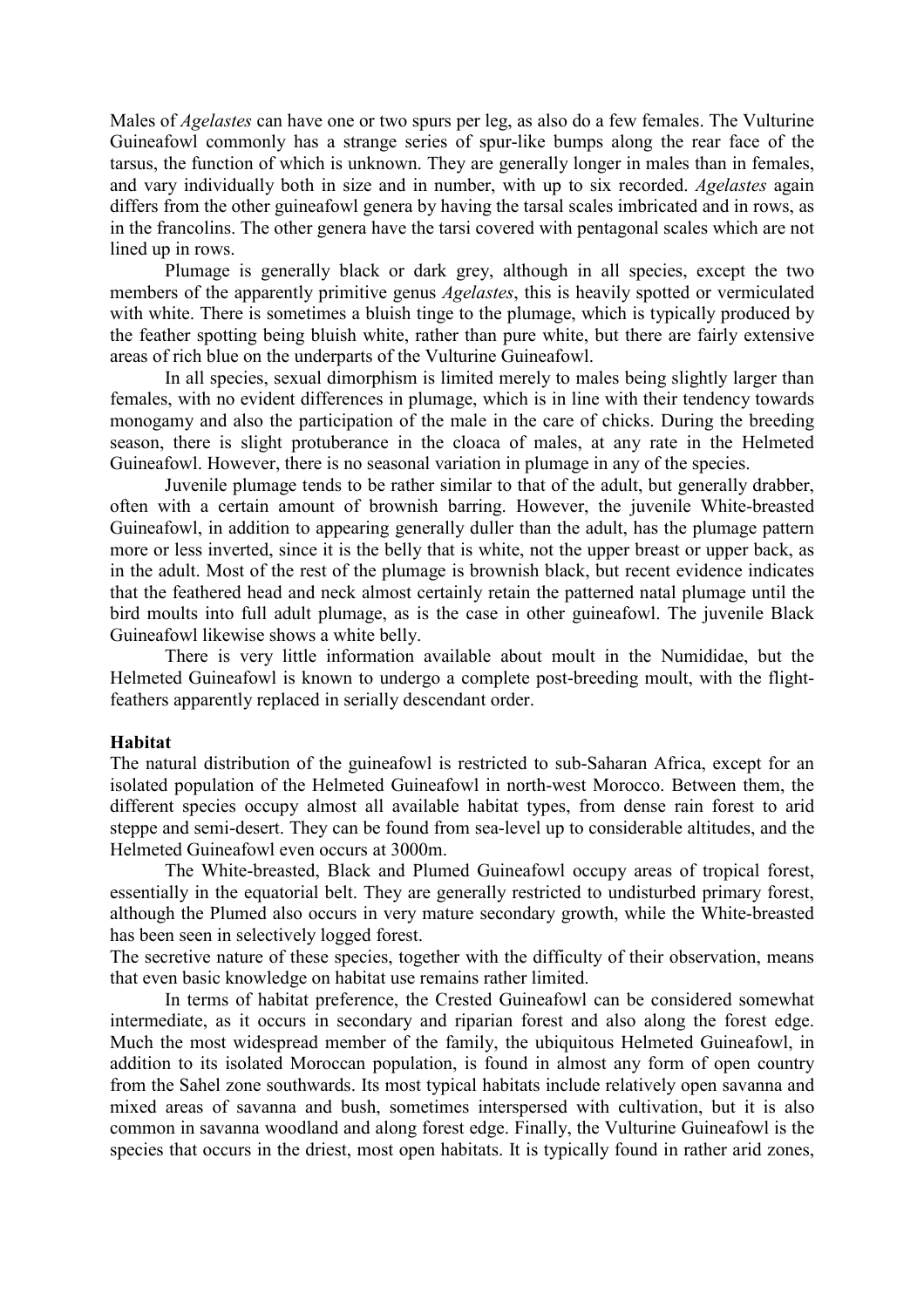including mixed Acacia and Commiphora scrub and semi-desert, although it does also occur in woodland, thickets and even montane forest.

 As can be seen, there is a certain amount of overlap between the habitat preferences of the different species, and in some cases more than one species can occur in a particular areas. For instance both the Vulturine and White-breasted Guineafowl coincide with the Crested Guineafowl, although in very different habitats, separated almost by the full breadth of Africa. Nevertheless, in such cases of overlap, the different species do not tend to associate with one another, and only rarely do they mix.

 The proximity of water-holes, or other sources of drinking water, seems to be a limiting factor in the distribution of guineafowl, with the exception of the Vulturine Guineafowl. This species has an exceptionally long caecum constituting over 23% of the entire length of the intestines, and this may permit it to regulate and limit water loss. Another requirement, for all species, is the presence of suitable trees for roosting in at night.

#### General Habits

All guineafowl species have highly terrestrial lifestyles. They fly only rather infrequently, normally either up onto their roosts at night, or in order to escape from predators, although in the latter case they often prefer to run off at great speed.

 They are gregarious for most of the year, but when the breeding season approaches, the flocks disperse, so that only solitary individuals or pairs are seen, or the odd small group perhaps composed of non-breeders. The flocks are governed by a complex social structure, and research on the Helmeted Guineafowl has shown that, at least in this species, individuals can remain in the same flock over a period of several years.

 Group size, outside the breeding season, varies quite considerably with the species, from the Black Guineafowl, which normally forms groups of under ten individuals, to the Helmeted Guieanfowl, which can gather in large flocks of over 200 birds, although this species usually occurs in much smaller flocks of 15-40 birds. The other species form flocks of intermediate size. There is no evidence to suggest that flocks have strictly defined territories, and the ranges of two neighbouring groups can overlap to some extent. Nevertheless, if , for example, two flocks of White-breasted Guineafowl meet, a fierce fight is likely to ensue. In contrast to this, several flocks of Helmeted Guineafowl can coincide at drinking sites, particularly good feeding areas, preferred dusting sites, or roosts, but these flocks will only defend their own particular territories on rare occasions, for instance where the population is exceptionally dense.

 The various different species of guineafowl have to be constantly alert to the threat posed by their many potential predators, although there are different ways of dealing with such threats when they actually materialize. For instance, when a predator approaches a flock of White-breasted Guineafowl, they separate and scatter until the danger has passed, when they regroup with the help of a cheeping call. In contrast to this rather passive strategy, a flock of Helmeted Guineafowl will sometimes perform communal defence against a predator.

 The evidence available suggests that all species roost in trees at night, on the whole communally. Helmeted Guineafowl sometimes use traditional roosting sites over such long periods that the accumulation of dried out droppings on the ground below has been know to build up to over 30 cm deep! However, similar persistence has not been recorded for the other species. Thus, the White-breasted Guineafowl, for example, seems simply to choose a roostsite every evening in whatever area it happens to be at the end of the day, without there being the slightest evidence to suggest that such sites may be reused. The Plumed Guineafowl uses a different tree each night, whereas the Crested Guineafowl may regularly roost in the same general area. On occasions when there may be no suitable roosting trees in the vicinity, the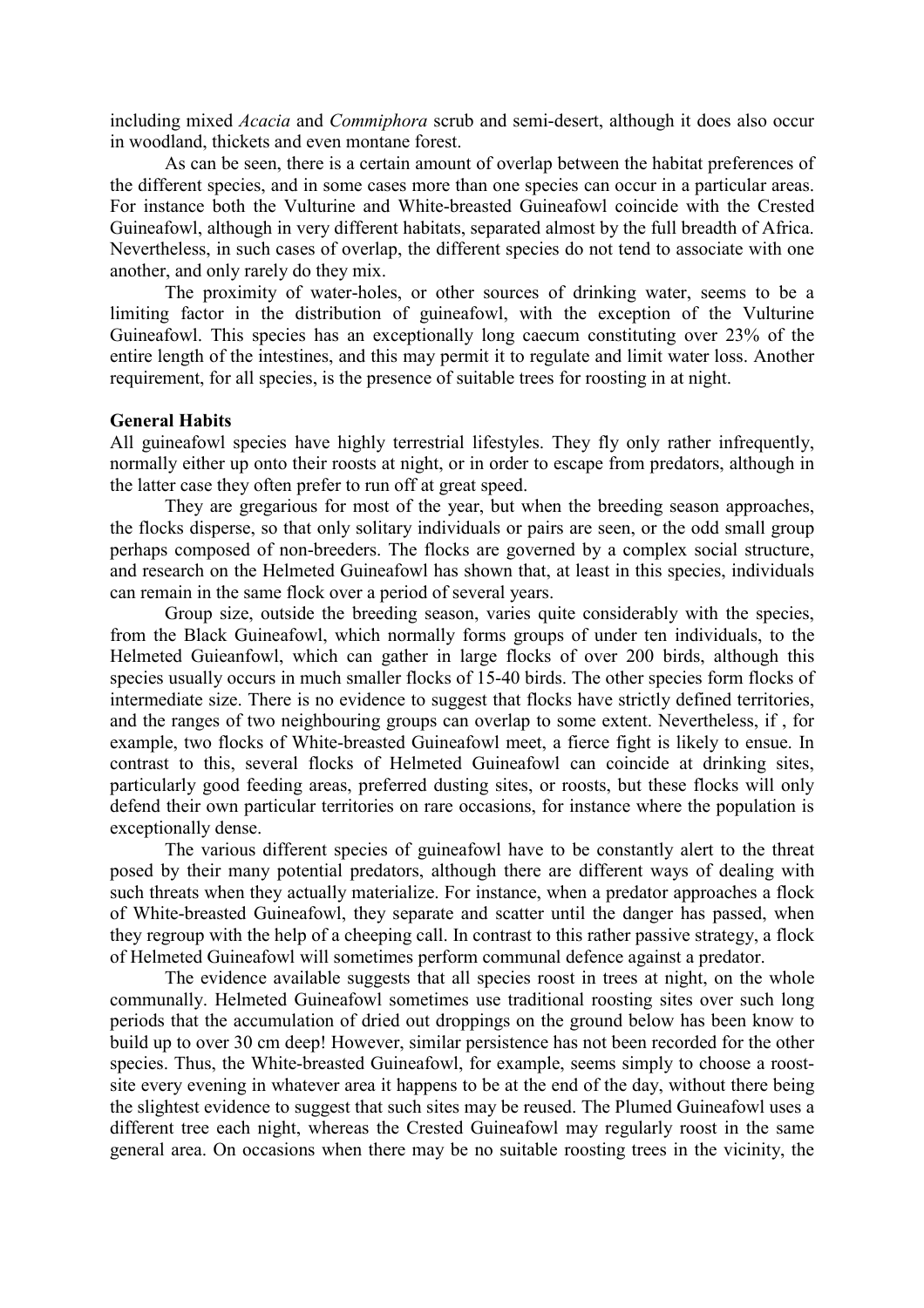Helmeted Guineafowl, at least, will look for some sort of substitute, and this species has even been observed roosting on telegraph poles.

 Despite their apparent reluctance to fly, guineafowl are highly mobile birds, and they tend to spend the greater part of the day roaming about their territories, searching for food. For instance, White-breasted Guineafowl spend at least 60% of the day feeding, 20% preening, 11% in trees or flying, and the rest of their time engaged in other assorted activities.

 The daily routine of activities in the Helmeted Guineafowl, the best known species, is rather well established, varying little from one day to the next. The roosting site is occupied in the evening, and the birds remain there until dawn, when they set off for their drinking holes, already starting to feed on the way. Often, they move about in "Indian file", with all members of the flock following on behind the dominant male. During the hottest hours of the day, they give up feeding and concentrate on drinking, and sand- or dust-bathing, which frequently takes place at traditionally favoured sites. Then they pass on to the business of preening and oiling. After this they head for a suitable area in the shade of some vegetation, where they rest, using various devices to reduce body temperature, including gular-fluttering, and also holding the wings away from the body and moving them from time to time for ventilation. As the heat of the day begins to ease off, the birds renew their activity and, having revisited the drinking hole, carry on feeding until it is time to return to the roost. Other activities that are performed somewhat less regularly include basking in the sun, seeking better shade and daytime roosting, as well as courtship display and even attempted copulation. In the feeding areas disputes sometimes break out, and these become increasingly common as the breeding season approaches.

#### Voice

Guineafowl are gregarious species that inhabit areas with vegetation that is thick enough to make visual contact between the different members of a flock rather difficult. They overcome this problem by means of a full vocal repertoire, which enables a sufficient degree of communication to meet their ordinary needs. For this reason, most activities have associated vocalizations, which can vary according to the different forms of behaviour involved.

 When a White-breasted Guineafowl comes across a plentiful supply of food, it will often communicate its discovery to the rest of the flock by means of a call known as "food muster", summoning its companions to share the food. The contact calls and leaf scuffing typically used by this species can be heard about 30 metres away, although some of its other calls are louder. Apart from feeding and contact calls, other typical call types recorded in various species include, not surprisingly, those to signal alarm and others used in moments of aggression.

 There are some differences between the sexes in vocalizations. For example, females of both the Vulturine and Helmeted Guineafowl have a "buck-wheat" call, which they most typically use during the breeding season, on occasions when they are separated from their partners.

#### Food and Feeding

The evidence available suggests that all Guineafowl are omnivorous opportunists. The composition of their diet at any particular moment is dictated by the local abundance of the various different food types, with the result that their daily wanderings in search of food can vary considerably, in terms of both time and direction.

 Overall, the diet is very varied, and plant matter taken includes roots, bulbs, seeds, fruits, leaves and flowers. In some cases, the Crested and Helmeted Guineafowl, in particular, come into conflict with local farmers for their attacks on crops, although the overall effects of their presence in cultivation may not actually be detrimental. Animal food consumed consists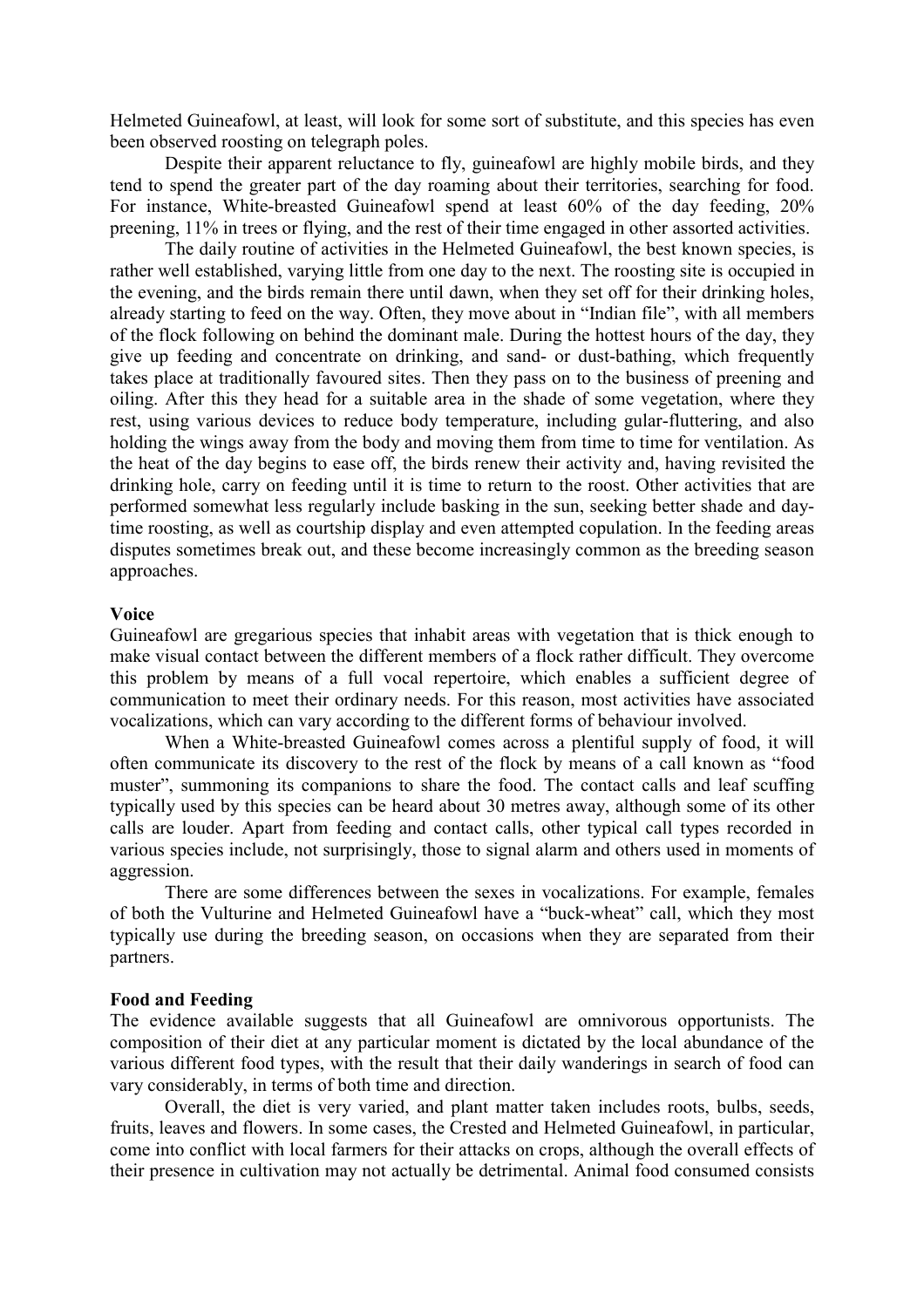mainly of invertebrates, including a very wide array of insects, and also small molluscs, arachnids and millipedes; a few vertebrates are also eaten, for instance small frogs and toads. Birds also taken in variable quantities of grit, which enable them to grind down their food more efficiently.

 Some species, most notably the Helmeted Guineafowl, seem to prefer to feed on insects, when they are sufficiently abundant, and the crop of one individual examined, for example, was found to contain something in the region of 5100 harvester termites (Hodotermes mossambicus), which together weighed 243 grams. Nevertheless, in this same species it has been found that there is a tendency for considerable individual variation in feeding intensity, and crop contents can vary markedly between different members of a single flock.

 In general, it is essential for Guineafowl to have access to some source of drinking water, which they tend to visit regularly. The exception, the Vulturine Guineafowl, of more arid zones, appears to be totally self-sufficient in this department, and it does not even seem to take the opportunity to drink when it comes across standing water, even at the height of the dry season.

 All species feed almost exclusively on the ground, although the Crested Guineafowl has, on occasions, been seen feeding on fruits in trees. Similarly, the Vulturine Guineafowl occasionally climbs into low trees or bushes to feed on fruits, for example of Salvadora persica and several species of Commiphora. The Helmeted Guineafowl often strips the seeds off grass, or crops such as sorghum and millet.

 Birds look for food as they walk along, pecking here and there, when they come across anything edible. They frequently use the feet to dig food out from under the ground, and with their strong claws they scrape away at the soil and the leaf litter. They may scrape with both of the feet alternately, or with only one foot, and call the while they peck at the food item that is unearthed. Only if the soil is soft enough will they also scrape about and even dig with the bill.

 The curved bill enables the birds to reach and dig out underground bulbs and roots, which, in addition to forming a complementary source of nutrition, may be important in constituting an extra source of water, particularly during dry seasons.

 The amount of food consumed by each individual seems to be inversely proportional to the distance covered during foraging. Thus, in areas with a rich supply of food birds tend to move slowly over fairly short distances, but where food is scarce they normally move much more quickly about over a much greater area.

 As is the case of most birds an mammals in the tropics, feeding activity seems to be most intensive in the early morning, just after the birds have left their roosts, and again in the mid-afternoon and early evening. This is, of course, a consequence of the necessity to avoid the worst of the midday heat, when the birds invariably move into the shade to rest, and occupy themselves with plumage care and other comfort activities.

 An interesting aspect of the feeding behaviour of the Numididae is that, as well as being gregarious, they also associate with other species of birds or mammals, in order to improve their rate of foraging success. For instance, the Crested Guineafowl sometimes follows arboreal monkeys, feeding on the remains of food that the monkeys drop onto the ground. While the same association with monkeys has not been recorded for the forestdwelling White-breasted and Black Guineafowl, the former has been seen feeding on the remains of food possibly dropped on the ground by monkeys or chimpanzees (Pan troglodytes). The same species is known to associate with certain forest passerines that feed on the ground or in the lower canopy, for instance pitas (Pitta), turdids (Alethe, Cercotrichas) and bulbuls (Bleda); in such cases, it is thought that the Guineafowl is probably looking for insects that may be disturbed or dropped by the birds.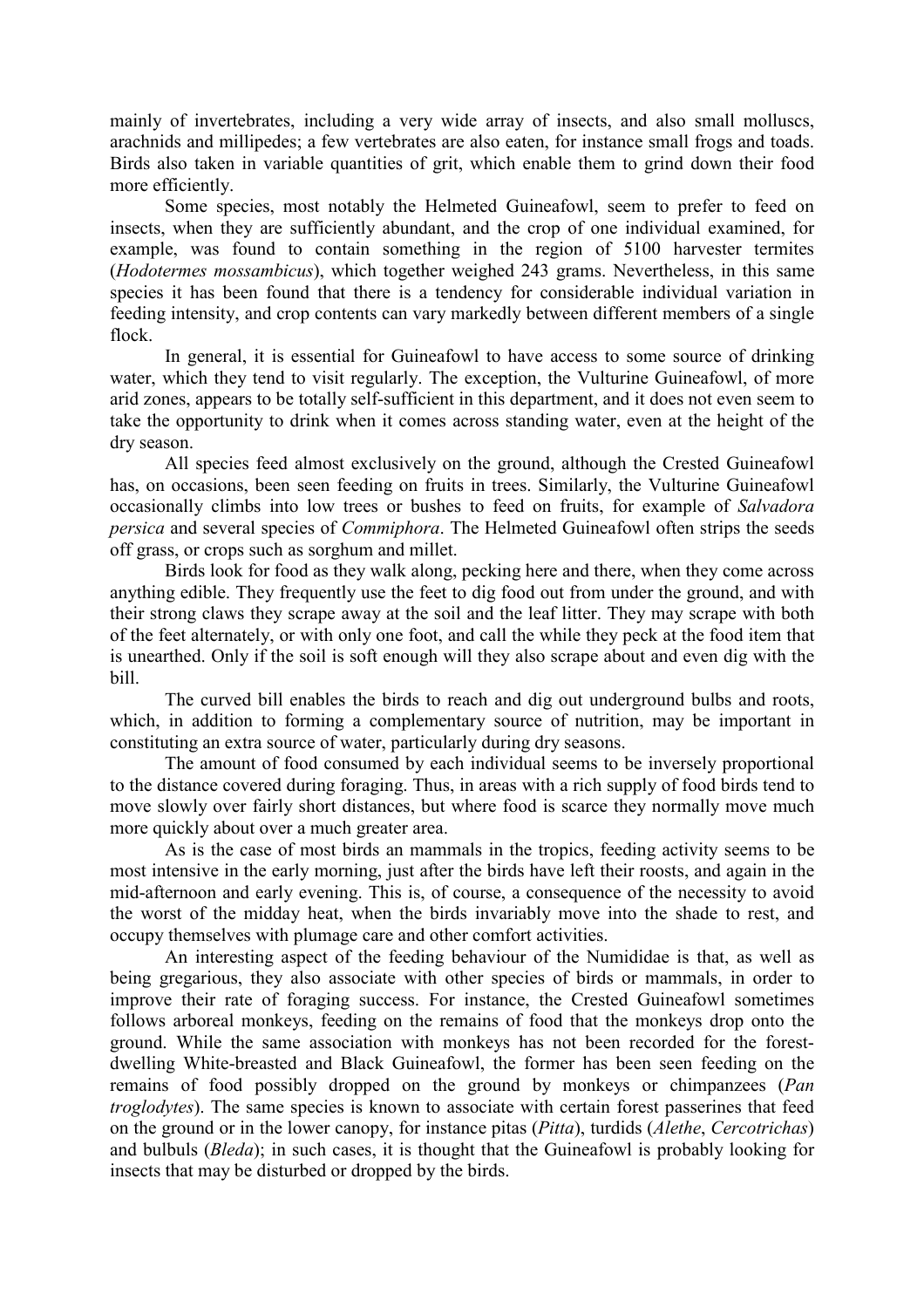The Helmeted Guineafowl regularly associates with a variety of other animal species. In many areas, it habitually feeds and drinks alongside baboons (Papio cynocephalus), and both species often try to steal bits of food from each other. Another, probably even commoner, association is with Swainson's Francolin (*Francolinus swainsonii*), whereas less frequently this species also joins Sacred Ibisses (Threskiornis aethiopicus) and even introduced Common Mynas (Acridotheres tristis); mammals with which it sometimes associates include rhinoceros, antilope, lion and mongoose. Obviously, at water-holes, it occurs alongside many more species, but this can not really be considered a true association.

#### Breeding

Very little is known about the breeding habits of most members of the Numididae, and in some cases the size and colour of the eggs constitute virtually the only information available. Thus, details regarding courtship display, the roles of the sexes, the incubation period, overall levels of success, and so on, can only be interpolated tentatively from the best know species, the Helmeted Guineafowl.

 Thee seasonality of breeding does not appear to follow particularly well set patterns, and the genera Agelastes and Guttera can breed at any time of the year. Nevertheless, there do tend to be certain seasonal peaks which are apparently related to the rains. Thus, the Whitebreasted Guineafowl seems to prefer the end of the rains, whereas the Black Guineafowl probably breeds mostly in the driest months of the year. The other four species generally show a greater or lesser tendency to nest during the rains. An interesting case is that of the Crested Guineafowl, as its population living in the vicinity of the equator, where there are two wet seasons in the year, nest all year round.

 The first signs of breeding can be in the form of increased frequency and intensity of aggressive behaviour, in particular fights between rival males, and the splitting off from the flock of pairs that have been established. Male Helmeted Guineafowl can associate briefly with a series of various different females, each in its own turn, over the first four to six weeks. After this period, the pair stabilizes and then remains firm until the end of the breeding attempt. As a result of this system, the business of establishing and maintaining the pair-bond causes considerable expenditure of energy by the male, and this is reflected by a loss of weight amounting to about 11%. Although there is no clearly defined territory, at any rate in the case of the Helmeted Guineafowl, throughout this initial period males are perpetually chasing each other and fighting, and frequent communication, both vocal and visual, between partners is essential for the maintenance of the pair-bond.

 Courtship feeding is known to occur, at any rate in the Helmeted, Crested and Vulturine Guineafowl, and it is particularly ritualized in the last of these species. All three are monogamous, although males sometimes attempt to mate with other, unattended females. The Plumed Guineafowl is probably monogamous too, while individual males of the Black Guineafowl have been seen with two females.

 No nest has ever been found for either the White-breasted or the Black Guineafowl, but they may well be similar to those of the other members of the family, which are very simple affairs. Essentially, the nest is a shallow depression in the soil, sometimes at the base of a tree or in long grass. It may be lined with a few dry leaves, perhaps a little grass, and sometimes the odd feather.

 All species have pale eggs, ranging in colour from dirty white and cream to reddish or brownish, sometimes with a limited amount of spotting. The eggs are oval, with one end sharp and the other rounded. The shell is particularly thick, and its surface is pitted, with a dense covering of pores. It is said that the characteristics of the Guineafowl egg would enable it to survive undamaged through a grass fire. Clutch size is normally of 4-19 eggs, but even larger clutches have been recorded, although these probably refer to cases of more than one female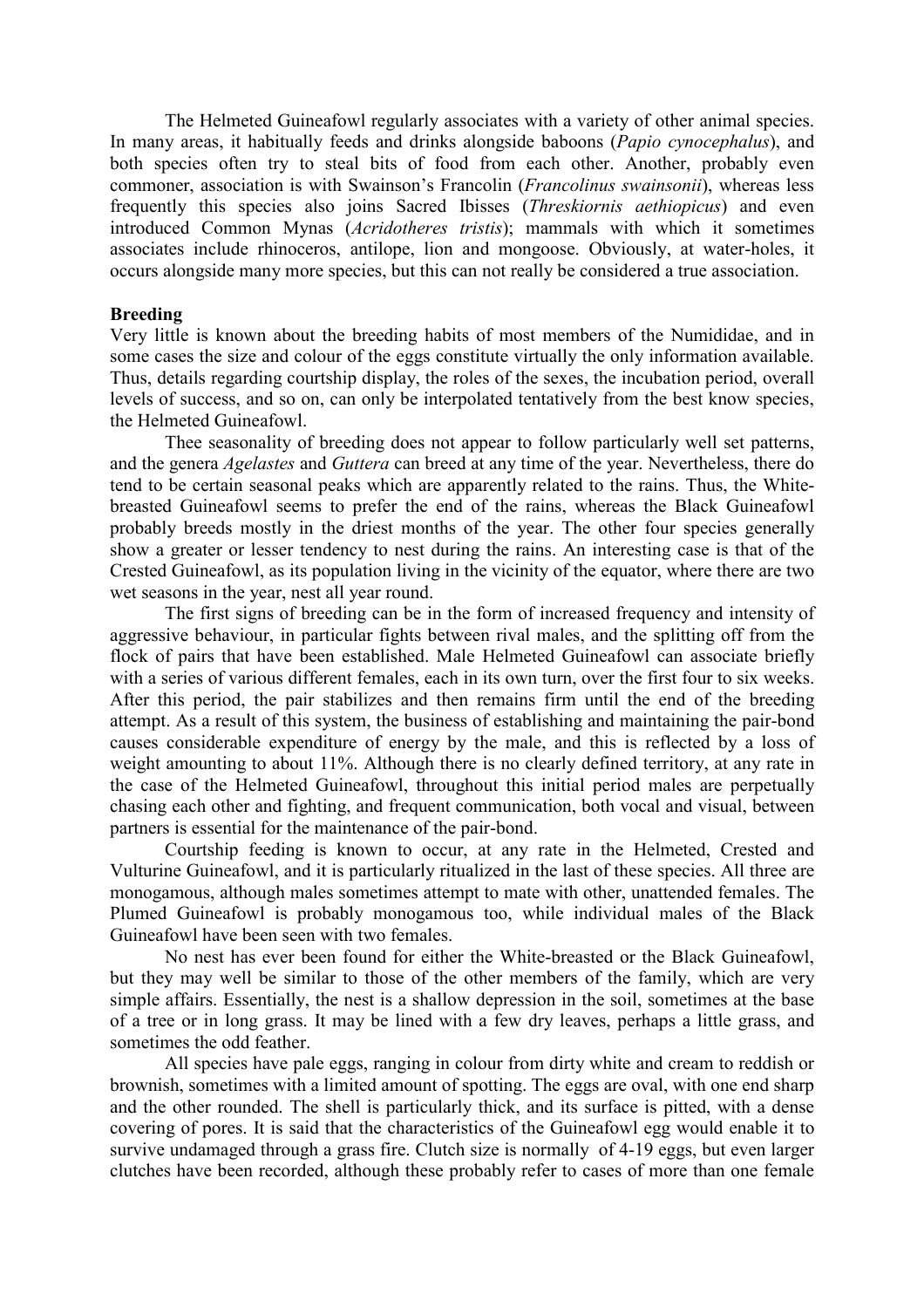layer in the same nest. There is no record of any species ever laying more than a single clutch per season.

 At any rate in the Helmeted Guineafowl, and probably also in the Crested Guineafowl, incubation is carried out entirely by the female, and during this period she hardly leaves the nest at all, while the male stands guard nearby, never letting his partner out of his sight. Incubation begins once the last egg has been laid, and lasts from 23 days in *Guttera* and Acryllium to 24-28 days in Numida.

 Chicks, or keets, hatch synchronously, a common tendency in birds with nidifugous chicks, as it reduces the danger of predation. The precocial chicks are led away from the nest almost immediately, but, although they are capable of feeding themselves, they still require the guidance and protection of their parents for some time, and the male shares the tasks of chick-care with the female, at least in the Helmeted Guineafowl. In particular, during the first 12 days of the chicks' lives, the male takes on the burden of all the day-time brooding, while the female gradually recovers her strength and the weight she has lost during the formation and laying of the eggs, and also the entire process of incubation. At night, it is the female's turn to take on the entire responsibility of brooding the chicks, and the male goes off to roost with the rest of the flock. When the chicks are feeding, they are normally accompanied by both adults, but it is the female that acts as leader of the family group. At 15-20 days old, the chicks are already able to fly op onto roosts that are two metres off the ground.

 When danger threatens, both adults take part in the defence of the chicks, the Helmeted Guineafowl often performing a frontal display with the wings spread and a growling threat, before launching into an attack. Guineafowl face a whole host of potential predators at the various different stages of breeding. For instance, various monkeys, genets and wild cats sometimes steal eggs, and the last-mentioned can even kill adults at the nest. Both the Black Crow (Corvus capensis) and the Lanner Falcon (Falco biarmicus) are known to take Helmeted Guineafowl chicks occasionally.

 Once the breeding season draws to a close, the family group is merged into a much larger flock, consisting of other similar family groups and some non-breeding birds. Within this larger flock, the unity of the family group tens to persist, and the young birds remain in the company of their parents for at least two or three months more.

 It has been calculated that, in an average population of Helmeted Guineafowl, during a normal breeding season, about 30% of the birds do not breed, although it is not known whether or not this percentage refers exclusively to immature birds. These non-breeders hang about in flocks in the habitual feeding areas, and later join up with the breeders when they return with their young. Although flocks are fairly stable, each individual does not necessarily return to the same flock that it belonged to before the breeding season.

#### **Movements**

All species of Guineafowl are sedentary, and their movements are limited to the local ones that they perform daily, over variable circuits, in search of food and water. Although they are mainly terrestrial, they are surprisingly mobile on their feet, and the area in which they forage can vary quite considerably from one day to the next, when foraging success is low. Indeed, apart from the Helmeted Guineafowl, which is known to use traditional roosts, birds may start and end each day in quite different places.

 The long, winding route followed daily by flocks of White-breasted Guineafowl, for example, takes them, on average, over an area of about 0.9km². The speed at which the birds move about is directly related to foraging success, varying from 10m/h to 203m/h, with an average of 115 m/h. In the Helmeted Guineafowl, it appears that larger flocks tend to cover greater distances daily than smaller ones, although the relative proximity of roosting and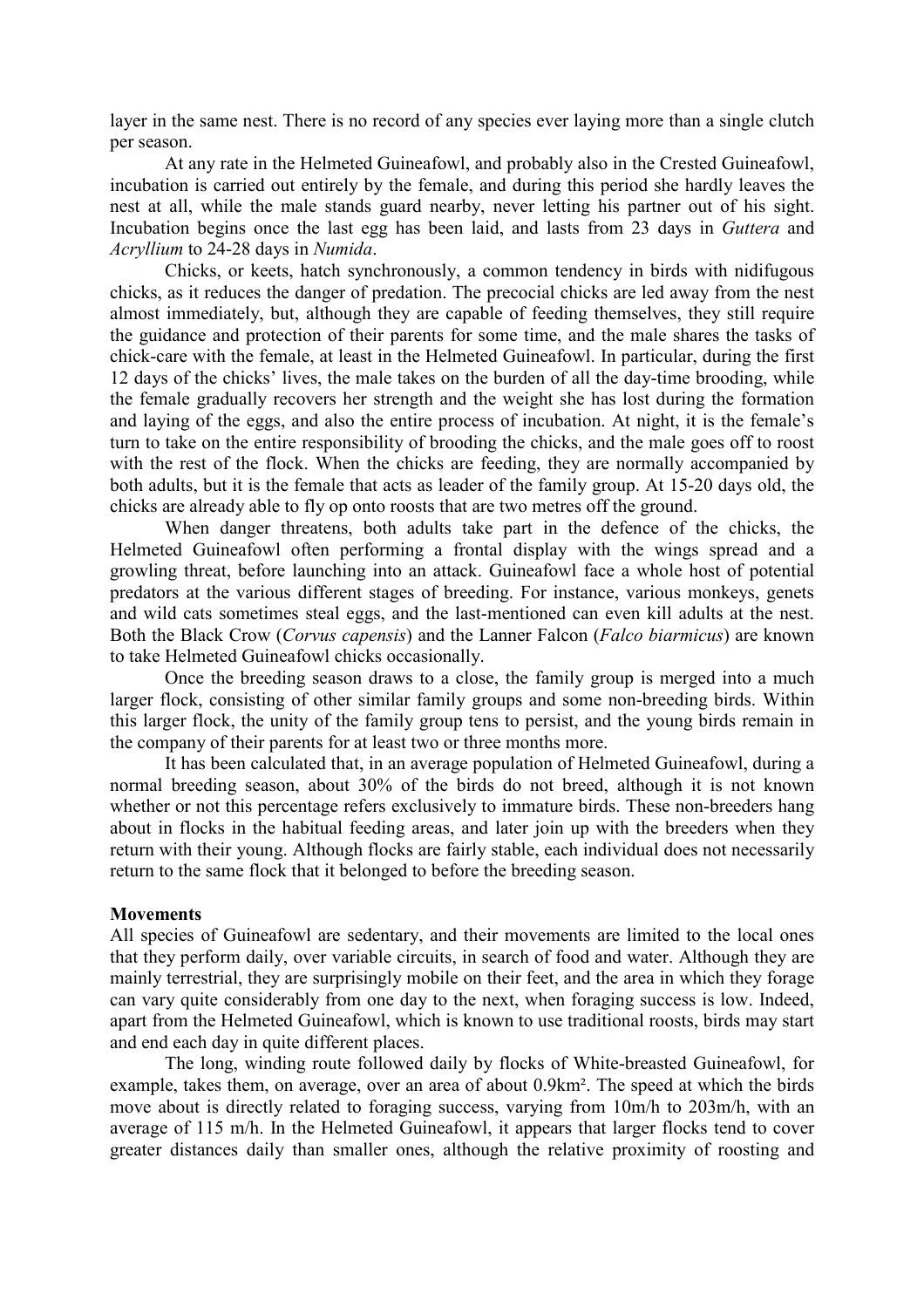drinking sites are also major factors. In this species, home range has been found to average about 8.8 km², although it is actually extremely variable depending on the habitat type.

#### Relationship with Man

The relationship of man with Guineafowl goes way back into ancient times, mainly through the domestication of the Helmeted Guineafowl. Over the centuries, this species has probably been domesticated by several different peoples independently at different times.

 The earliest reference to Guineafowl comes from murals of the Fifth Dynasty of Egypt in the Pyramid of Wenis at Saqqara, which date to about 2400 BC. The Phoenicians and Greeks are also known to have kept domesticated Guineafowl, the latter from at least as early as about 400 BC. Only slightly later, in the fourth century BC, the Moroccan race sabyi of the Helmeted Guineafowl was considered a sacred bid on one of the islands of the Aegean. Subsequently, the Romans regularly kept birds of both this and the nominate race for food, and they carried both forms to all parts of their enormous empire. However, it seems that with the fall of the Roman Empire the species disappeared from Europe, and after this there was a long period in which it does not appear to feature in historical records, apart from an odd record of some captive birds in Athens, in the tenth century AD. In the fifteenth and sixteenth centuries, the Portuguese explorers and navigators brought back individuals of the West African race galeata to Europe, and the species was regularly kept once again.

 The repeated domestication of this species over many centuries has led to its presence practically all over the world, usually in domestic form, but in many cases with feral populations too. Such feral populations arose where a proportion of the domestic stock escaped and managed to establish more or less stable populations in the foreign habitat. This was the story, for example, on many islands in the west Indies, such as Cuba, whither the species was brought in 1508. Much of the importation of Guineafowl to parts of Europe and especially America was effected by ships transporting slaves, and so many birds were imported that by the beginning of the eighteenth century feral populations had become established on most of the larger islands in the Caribbean. The species has also been introduced in several areas closer to home, for instance south-west Arabia, Madagascar, the west of Cape Province in South Africa, and several of Africa's outlying small islands. On the other side of the world, in Australia and New Zealand, there have been a multitude of instances over the years, at least since about the 1860's, of domestic birds escaping or being released, but they have invariably failed to become established, although in some areas birds live on the vicinity of farms in a semi-domesticated state.

 Guineafowl feathers have traditionally been highly prized as ornaments by the chiefs and witch doctors of some tribes. In some areas, the birds were regarded as symbols of fertility, due to their profuse production of eggs, and these, in turn, were used in rites of initiation for young girls or newly-weds, or other, similar ceremonies.

 Although Guineafowl feathers were also used as adornments for women's hats in Europe, and the eggs came to form a part of a few local traditions in central Europe, man's main use for Guineafowl has been as a source of food. Both the eggs and the flesh have been much appreciated by man probably since his first contact with them. The major consequence of this has been the breeding of Guineafowl, invariably the Helmeted Guineafowl, on an industrial scale, and nowadays there are a great many farms dedicated to the production and commercialization of Guineafowl. Proof of their wide culinary acceptance is supplied in the from of the surprisingly large number of recipes specifically for Guineafowl that exists all round the world.

 Within the natural ranges of the Guineafowl, problems frequently arise due to a conflict of interests between man and the birds. Once again, it is mainly the Helmeted Guineafowl that is implicated, as this is the species that occupies the most similar habitat, and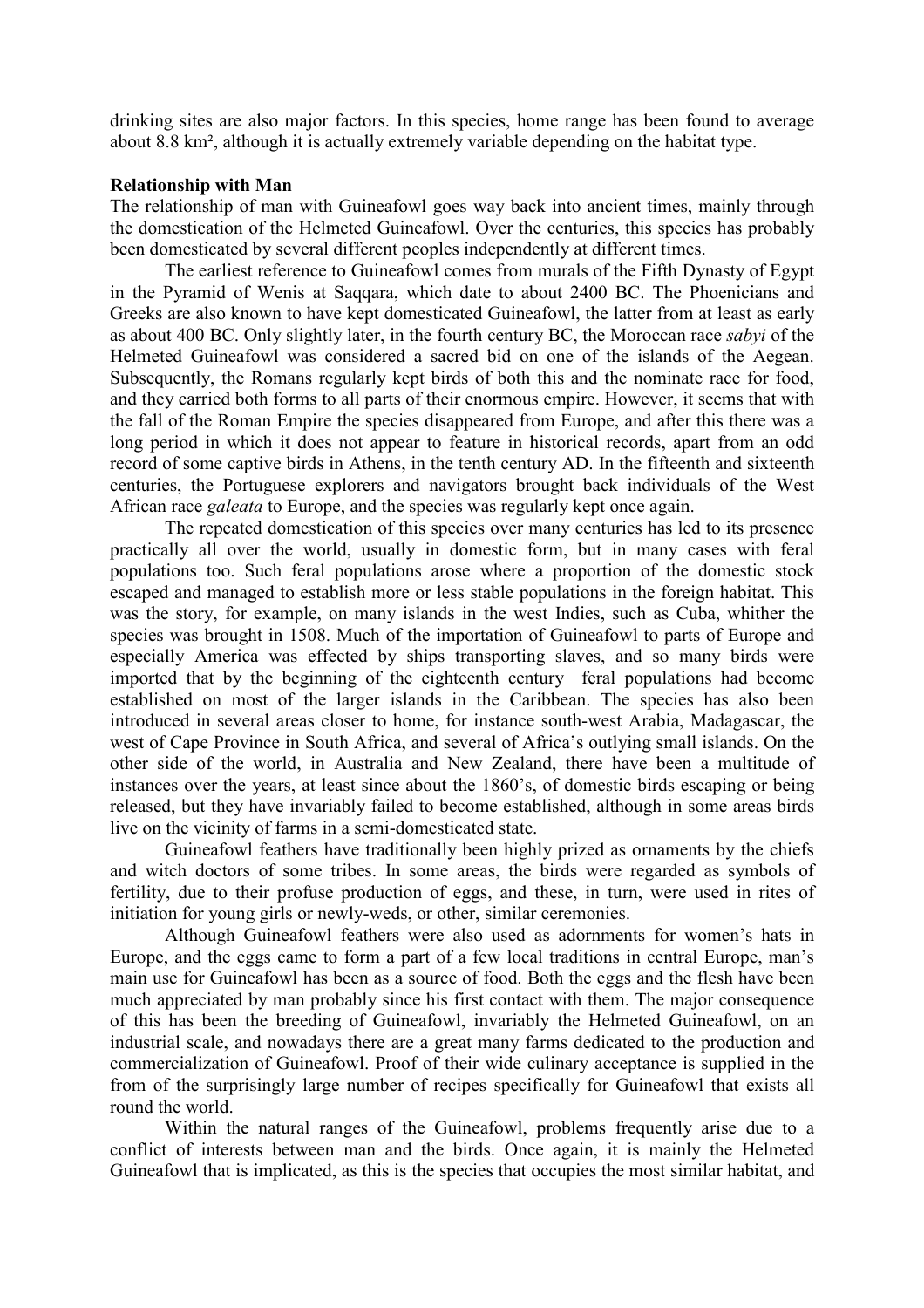most readily occurs in cultivation. While farmers tend to consider the birds a plague, it seems that they should really be regarded as allies. While they will take a certain amount of some kinds of grain, the damage they cause to maize is virtually nil. At the same time they eat large quantities of destructive insects and also weeds, and thus collaborate significantly in the production of a healthy crop.

 The Helmeted Guineafowl had recently been put to a new, rather revolutionary use in the USA, where it is now being employed in the control of infections spread by parasites, in this case those that produce Lyme disease. The parasites are spread by deer ticks, and until recently all attempts to control them had failed, but the release of the Guineafowl in the infected area has proved very effective.

The generic name  $Numida$ , which also gives the name to the family, refers to the ancient North African stage of Numidia, and illustrates the fact that from the point of view of the Romans the birds arrived from Numidia. The specific names meleagris of the Helmeted Guineafowl and meleagrides of the White-breasted Guineafowl are derived from the Greek here Meleager, who hunted the great boar sent by Artemis to ravage Calydon. Upon his death, his sisters were so grieved that they were turned into birds, the *meleagrides*, and their tears were transformed into white droplets all over their mourning dress. The birds that the Greeks referred to by this name were surely Guineafowl, although it is equally sure that they were not White-breasted Guineafowl!

#### Status and Conservation

Of the six species of Guineafowl, one is currently considered to be threatened, while the remaining species appear to be relatively secure. As a result of the recent Conservation Assessment and Management Plan, which reviewed the status, threats and conservation requirements of all galliform species except the cracids, the situation of those species that are not considered to be threatened can now be viewed with a good deal more confidence.

 Both the Helmeted and Vulturine Guineafowl are reckoned to have total populations numbering over a million individuals, and in the case of the former there are likely to be many millions. Populations of the very little known Black Guineafowl and also the Crested Guineafowl are both thought to be in the hundreds of thousands, and that of the Plumed Guineafowl in the tens of thousands. The one threatened species, the White-breasted Guineafowl, probably still numbers over 58.000 birds, but it is in constant decline.

 The chief threats to the family as a whole seem to be habitat destruction and, in some cases, excessive hunting levels. Both of these factors are most serious in the cases of the forest species, and this is generally reflected in the population figures, as the species with the highest populations are those of open areas, while those of forest generally present much lower figures and are thought or known to be declining. Nevertheless, there are negative factors operating even on the Helmeted Guineafowl, the most serious of which is the increasing use of pesticides, which are likely to have adverse effects on the species in the long run. The Moroccan race sabyi of this species has declined drastically, for unknown reasons, and it may, in fact, already be extinct.

 The main concern, however, must undoubtedly be for the prospects of the Whitebreasted Guineafowl, which is classified as Endangered, and is currently reckoned to be on of the most severely threatened species in the entire African continent.

 The species is an inhabitant of on of the richest of African forests, the Upper Guinea Forest, which is famous for the large number of endemic forms it holds. This expanse of rain forest formerly spread over some 333.600 km², but it has suffered widespread devastation starting in the nineteenth century, and now occupies under 13% of the original area. Worst still, the habitat that remains is heavily fragmented into rather small pockets, which are spread over five different countries.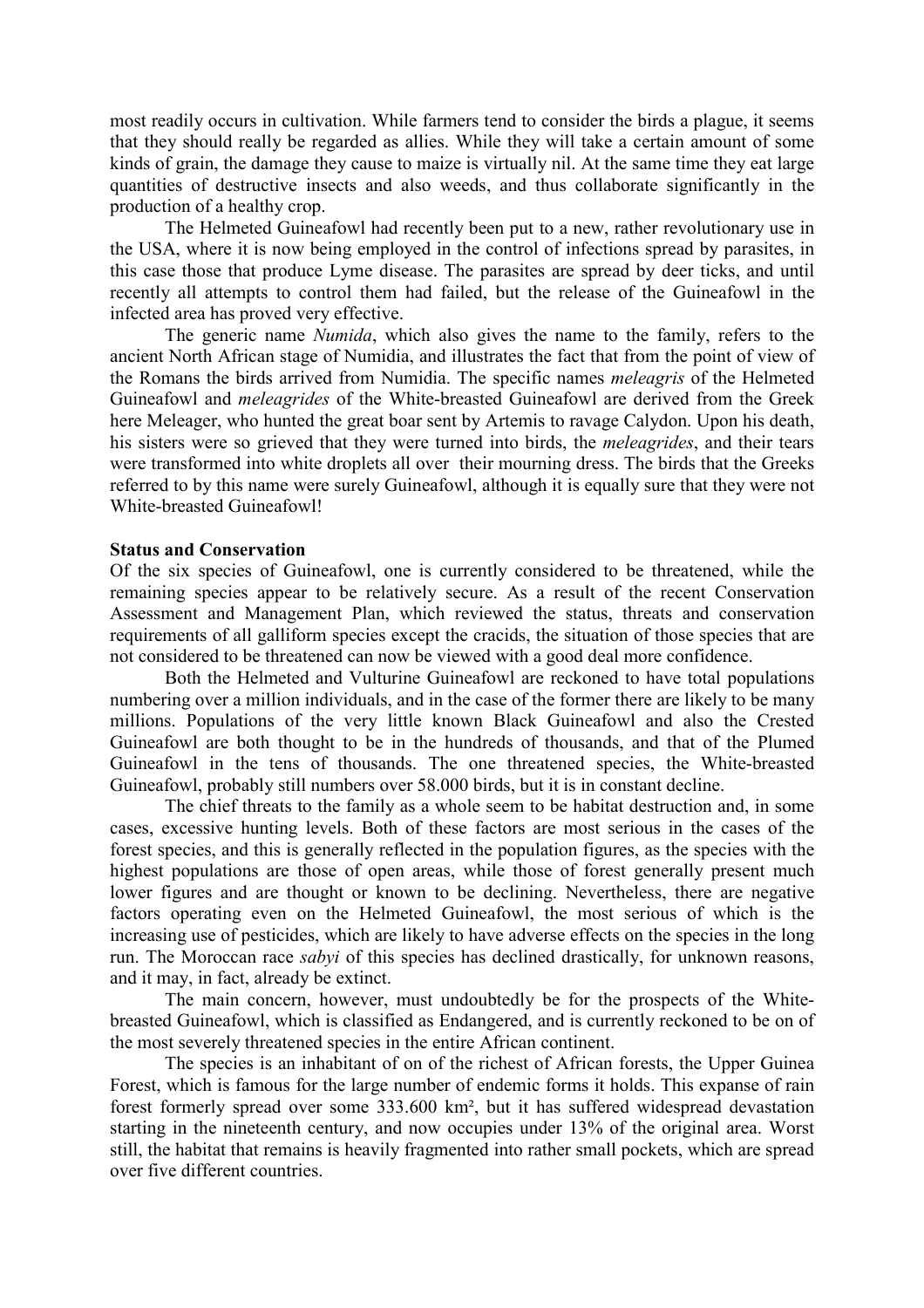The other major problem that besets the species is excessive hunting pressure, in the form of both shooting and snaring. Such pressure has probably already led to some local extinctions and it threatens to bring about others in the not too distant future, especially in Liberia and Ghana. While many species are capable of withstanding a moderate level of hunting pressure, when this is combined with habitat loss and fragmentation, such large species can be systematically wiped out from each small pocket of forest until they disappear from whole areas. The situation is made all the worse by the ready availability of guns and cheap cartridges throughout Liberia, Ivory Coast and Ghana.

 In Sierra Leone, the White-breasted Guineafowl occurs only in the Gola Forest, where it was first recorded in the late 1960's. There were very few subsequent records until an exhaustive avifaunal survey on this important site in 1988-1989 discovered that the species in fact occurs regularly throughout the forest. In the area around Mogbai, for example, it was recorded at densities of about 10-15 birds/km² in primary forest. Although it is also found in logged forest, it occurs at much lower densities of only 1-2 bird/km². The Gola Forest is protected with three reserves totalling some 748 km²; the limited hunting pressure that the species faces here suggests that this might be the healthiest population of all.

 Due to many years of political unrest, the status of the species in Liberia is not well known, but as the forest is thought to be disappearing at a rate of about 5% per year, the situation is not encouraging. Indeed, the species is now considered rare, and to have disappeared from most of the country. It was thought to be extinct on Mount Nimba due to the opening up of the area for iron ore mining in the late 1950's and early 1960's, but it has recently been resighted there. There are also some fairly recent records from the Sapo National Park and the Grebo National Forest, but heavy hunting pressure may have eliminated the species from the latter.

 In Ivory Coast, the species has not been seen anywhere outside the Taï National Park since the 1970's; like the Gola Forest, the Taï can be considered on of the most important areas of forest in the whole of Africa, with a total of 4060 km², including a buffer zone of 660 km<sup>2</sup>. Recent surveys have revealed that the species is uncommon to rare, with an overall density of 16 birds/km², which has been extrapolated to give and estimated total population for this park of some 30,000-40,000 birds. While some hunting seems to occur, the scale of this is not yet known, although there is reason to believe that it may be fairly limited. Apart from survey work and proposals for protection, on of the major steps towards the conservation of the species involves the first significant studies of its biology and ecology, studies which were carried out in the Taï Forest from 1989 to 1991.

 The remaining countries that fall within the White-breasted Guineafowl's range are Guinea and Ghana, but the population that was thought to occur in the south of the former has probably now been extirpated. In Ghana, too, the species was assumed extinct for some years, as there were no records at all between 1963 and 1985, but several recent records in different areas, including some parks, have proved that this is not the case. Nevertheless, the rampant deforestation and hunting that pervade these areas suggest that the outlook for the species in Ghana remains bleak.

 The key to the survival of the White-breasted Guineafowl seems to be very clear. If large tracts of primary forest can be preserved relatively undisturbed, with hunting pressure reduced to a minimum, the species is unlikely to disappear. For this reason, every effort should be made to promote the strict protection of the Gola and Taï Forests, while the same could also be said for all other areas where the species is still known to occur in Liberia and Ghana. The preservation of these essential sites would assure the future of this and many other threatened species.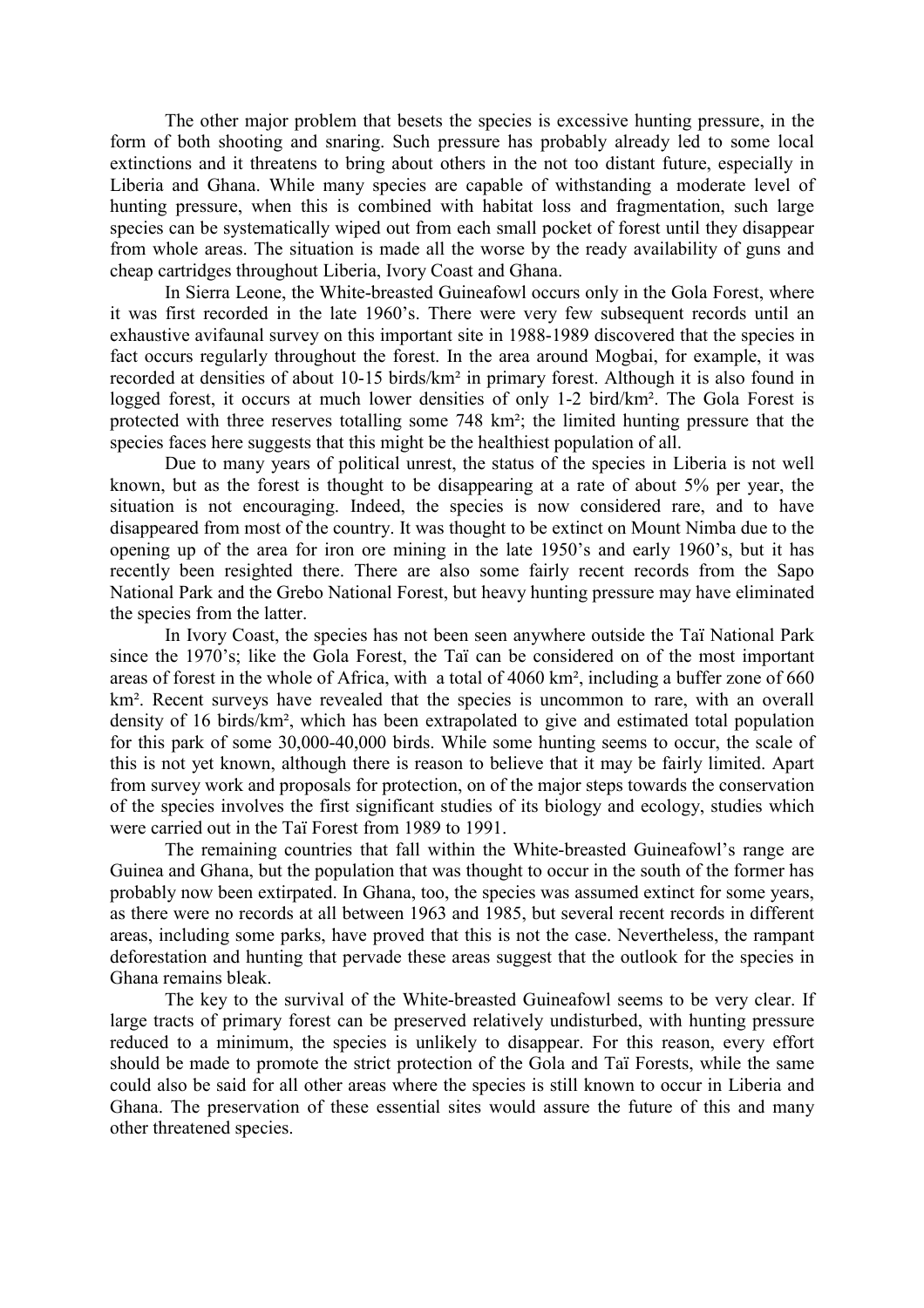### General Bibliography

Cracraft (1981), Crowe (1978a, 1978b, 1985), Crowe & Snow (1978), Ghigi (1936), Hastings Belshaw (1985), Mainardi (1963), Peters (1934), Raethel (1988), Rutgers & Norris (1970), Sibley & Ahlquist (1990), Sibley & Monroe (1990), Sibley et al. (1988), Stock & Bunch (1982), Urban et al. (1986), Verheyen (1956).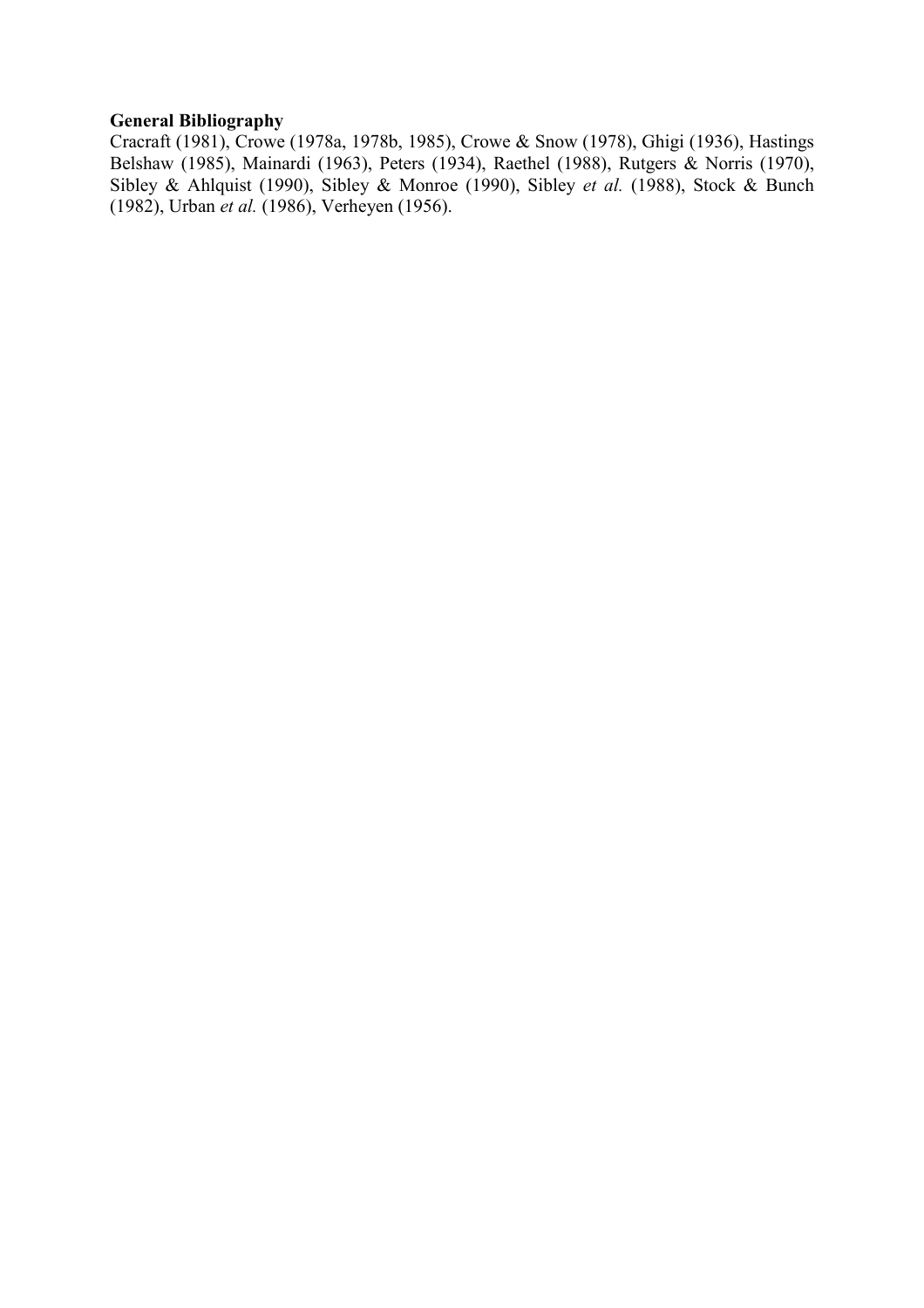Genus AGELASTES Bonaparte, 1850

### White-breasted Guineafowl

Agelastes meleagrides French: Pintade à poitrine blanche German: Weissbrust-Perlhuhn Spanish: Pintada Pechiblanca

Taxonomy. Alegastes meleagrides Bonaparte, 1850, no locality = Ghana. Forms superspecies with A. niger. Monotypic.

Distribution. SE Sierra Leone through Liberia and Ivory Coast to W Ghana.

Descriptive notes. C. 40-45 cm; c. 815 g (in captivity). Head and upper neck bare; lower neck, breast and upper back pure white; rest of plumage black; 1-2 spurs. Female similar to male, but averages smaller. Juvenile generally dull brownish black, with some reddish brown feathers on wing and body; apparently retains juvenile down on head and neck, dark sepia with pale ochre stripes; lacks whit collar, but belly pure white; spurless.

Habitat. Dense primary rain forest, with apparent preference for drier areas; also found in nearby patches of selectively logged forest, especially older regrowth, but presence of primary forest seems essential. Normally roosts in thin, shrubby trees in understory of forest.

Food and Feeding. Mostly invertebrates, including termites, ants, crickets, millipedes, worms, beetle larvae (Chrysomelidae), spiders and small molluscs; also takes berries and seeds fallen off forest trees. Forages on ground, walking slowly along and stopping frequently to scratch in amongst soil and leaf litter with feet. When one bird finds abundant source of food, will often summon other flock members to join in.

Breeding. Oct-May, perhaps peaking at end of wet season Nov-Jan, but may breed throughout year. Nest undescribed. Clutch c. 12 eggs. Eggs reddish buff with white pores ; 45 x 35 mm. Chicks have down greyish brown patterned with pale ochre, and dark sepia on the head and neck. No further information available.

Movements. Sedentary. Short local movements over c. 0.9 km².

Status and Conservation. ENDANGERED. Mace-Lande: Vulnerable. One of the most severely threatened species in Africa. Total population estimated at over 58,000 birds; undergoing major decline due to destruction and fragmentation of habitat, and also excessive hunting pressure. Probably occurred in S Guinea in past. In Sierra Leone, restricted to Gola Forest, where protected in three sizeable reserves; major survey in late 1980's found density of 10-15 birds/km² in primary forest; hunting pressure possible lower here than anywhere else in species' range, partly because a cartridge costs more than the value of the bird, so hunters tend to concentrate on larger game; trapping also considered to be relatively unimportant. Has disappeared from most of Liberia; thought to have been eradicated on Mt Nimba in late 1950's and early 1960's, due to opening up of area for mining, but recently rediscovered; fairly recent records from Sapo National Park and Grebo National Forest, but may now have been eliminated from latter by intense hunting. In Ivory Coast, restricted to Taï National Park, where recent research and surveys carried out; density of 16 birds/km<sup>2</sup> giving possible overall population of 30,000-40,000 birds for park. In Ghana, was thought to be extinct, with no records after 1963, but several recent sightings: in 1985 at Bia; in 1988 in Mini-Suhien National Park; and in 1989 in both Bion-Tano and Tano-Anwia Forest Reserves, and further S at Enchi; nevertheless, deforestation and hunting particularly excessive throughout this zone, and future of species in Ghana remains precarious. Highly susceptible to pressure of hunting and deforestation; disappears from logged areas, or at best occurs at much lower densities, e.g. 2 birds/km² in Gola Forest; presence in secondary growth may require close proximity of undisturbed primary forest. Further surveys urgently required for more precise appraisal of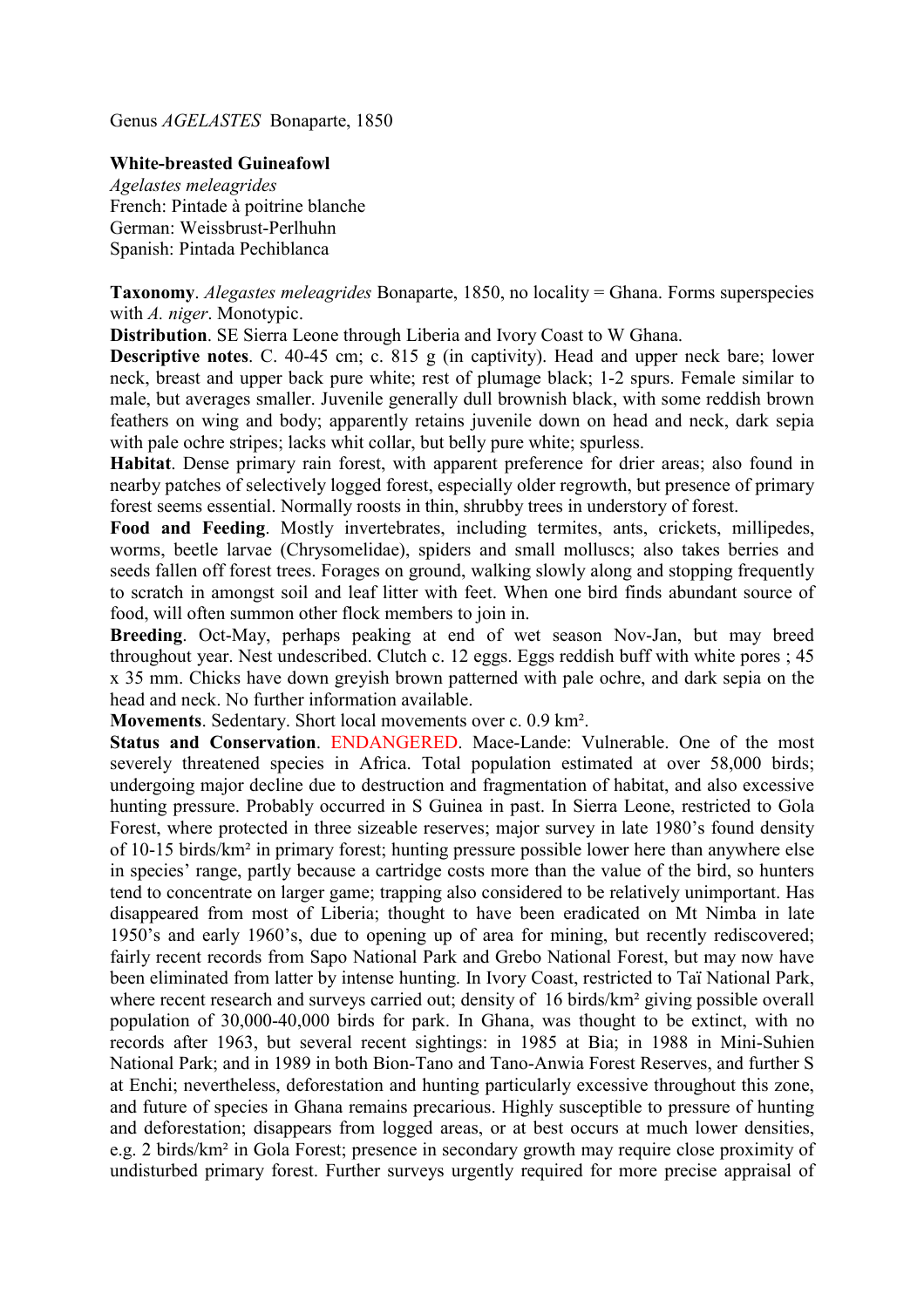total population size and requirements; other main recommendation is effective protection of maximum number of areas where species still occurs; campaigns to inform public and terminate hunting also highly desirable. CITES III in Ghana.

Bibliography. Allport (1991), Allport et al. (1989), Bannerman (1953), Bechinger (1964), Collar & Andrew (1988), Collar & Stuart (1985, 1988b), Colston & Curry-Lindahl (1986), Davies (1987), Dutson & Branscombe (1990), Francis et al. (1992), Gartshore (1989), Gatter et al. (1988), Grimes (1987), Hall (1961), Mackworth-Praed & Grant (1970), McGowan, Carroll & Ellis-Joseph (1994), Taylor (1988), Thiollay (1985a), Urban et al. (1986)

### Black Guineafowl

Agelastes niger French: Pintade noire German: Schwarzperlhuhn Spanish: Pintada Negra

Taxonomy. Phasidus niger Cassin, 1857, Cape Lopez, Gabon.

Sometimes retained in monotypic genus *Phasidus*. Forms superspecies with A. meleagrides. Monotypic.

Distribution. SE Nigeria to N Angola (Cabinda), and eastwards N of R Congo to extreme NE Zaire.

Descriptive notes. C. 40-43 cm; c. 700g. Head bare, with short crest of black down; rest of plumage black, but centre of belly browner; 1-2 spurs. Female similar to male, but averages smaller. Juvenile has belly white; spurless.

Habitat. Dense primary rain forest, with possible preference for dense undergrowth; also occurs at forest edge in Gabon, and in abandoned cultivation in forest clearing in N Angola, but in Cameroon apparently restricted to forest interior.

Food and Feeding. Basically insects, with beetles, ants and termites recorded; other invertebrates such as millipedes and small frogs. Plant matter includes hard seeds, green leaves and fruits (e.g. of palm trees). Forages on ground, scratching with feet.

Breeding. In NE Zaire, breeds in almost any month, but mainly during drier months Dec-Feb; elsewhere little known, and birds captured Dec-Feb in Congo, and Sept in Angola were not in breeding condition. Nest undescribed. Eggs pale reddish brown, sometimes tinged yellow or violet; c. 42 x 34 mm. Chicks mainly dark rufous and black above.

#### Movements. Sedentary.

Status and Conservation. Not globally threatened. Mace-Lande: Safe. Total population may number 100,000-500,000 birds. Probably declining due to habitat loss and hunting pressure. Far more extensive range than congeneric A, *meleagrides* is main reason that present species is considered to be secure, although virtually no recent information available from most of range, e.g. in Zaire and Central African Republic. Alarming rapidity with which forest is destroyed in some parts of Africa suggests that before too long detailed study of ecological requirements of species would be highly desirable, with a view to establishing suitable protected areas within its range; effective control of hunting seems necessary, at any rate in parts of range, in combination with campaigns of environmental education.

Bibliography. Ash (1990), Bannerman (1953), Chapin (1932), Lippens & Wille (1976), Mackworth-Praed & Grant (1970), McGowan, Carroll & Ellis-Joseph (1994), Pinto (1983), Rodewald et al. (1994), Sargeant (1993), Thiollay (1985a), Urban et al. (1986).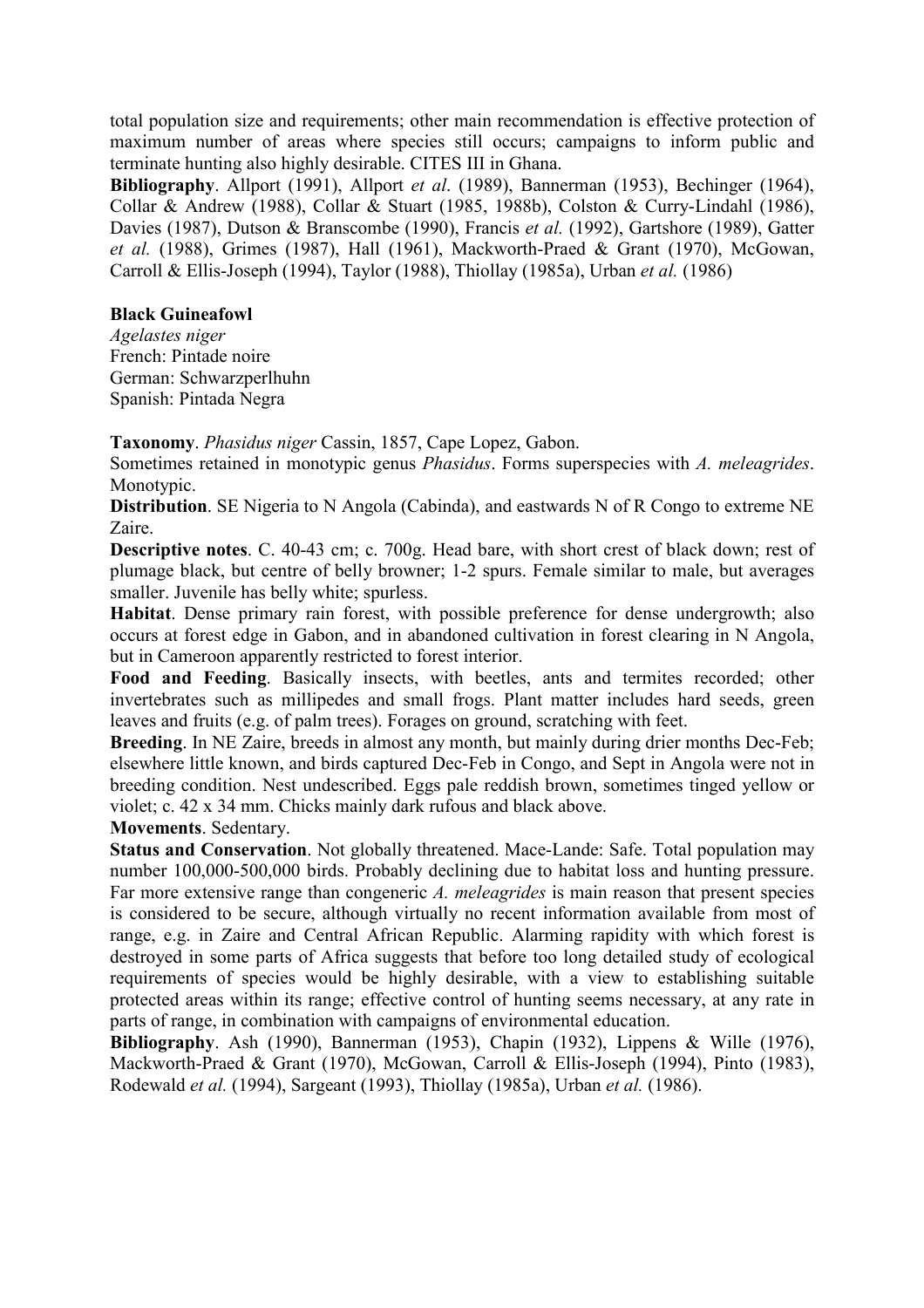Genus NUMIDA Linnaeus, 1766

## Helmeted Guineafowl

Numida meleagris French: Pintade de Numidie German: Helmperlhuhn

Spanish: Pintada Común

Other common names: West African/Grey-breasted Guineafowl (galeata); Tufted Guineafowl (mitrata); Reichenow's Guieanfowl (reichenowi)

Taxonomy. Phasianus meleagris Linnaeus, 1758, upper Nile, Nubia, Sudan.

Races *galeata* and *mitrata* sometimes considered separate species; also, though less frequently, reichenowi. Over 30 races described: traditional races marchei, callewaerti and blancoui now included in galeata; major, inermis, omoensis, macroceras, neumanni, toruensis, intermedia and uhehensis included in meleagris; ansorgei included in reichenowi; maxima, frommi, rikwae and bodalyae included in marungensis; papillosa included in damarensis; and transvaalensis and *limpopoensis* included in *coronata*. Nine subspecies currently recognized.

# Subspecies and Distribution.

N. m. sabyi Hartert, 1919 – NW Morocco, between R Oum er Rbia and R Sebou.

N. m. galeata Pallas, 1767 – W Africa, E to S Chad and S to C Zaire and N Angola.

N. m. meleagris (Linnaeus, 1758) – E Chad E to Ethiopia, and S to N Zaire, Uganda and N Kenya.

N. m. somaliensis Neumann, 1899 – NE Ethiopia and Somalia.

N. m. reichenowi Ogilvie-Grant, 1894 – Kenya and C Tanzania.

N. m. Mitrata Pallas, 1767 – W & E Tanzania S to E Mozambique, and W through Zambia and Zimbabwe to S Angola and N Botswana; Zanzibar and Tumbatu I.

N. m. marungensis Schalow, 1884 – S Congo Basin S to W Angola, and E in Zambezi Basin to Luangwa Valley, Zambia.

N. m. damarensis Roberts, 1917 – S Angola to Botswana and Namibia.

N. m. coronata Gurney, 1868 – E South Africa.

Introduced to many parts of the world, e.g. Cape Verde Is, SW Arabia, Madagascar and West Indies.

Descriptive notes. 53-63 cm; 1150-1600g. Head and neck mostly featherless, with bare skin blue to bluish white; characteristic horncoloured bony casque and variety of mainly red facial appendages, with black filoplumes on hindneck; plumage mainly blackish grey, with white spots and vermiculations. Female similar to male, but averages smaller. Juvenile plumage generally dull dark brown with feathers tipped reddish cream; casque, wattles, etc. smaller; retains original down on heads almost until adult plumage assumed. Races separated mainly on configuration of appendages on head and neck, including: density and extent of filoplumes on hindneck; form and colour of cere; sharp, size and colour of wattles; presence and form of cere bristles; size and shape of casque; and also breast colour.

Habitat. Wide variety of habitats mainly in open country, ranging from forest edge through savanna woodland to thorn-scrub, steppe and subdesert; particularly common in savanna with areas of cultivation interspersed. Local distribution limited by availability of drinking water, and suitable roosting sites, normally in trees or bushes. Occurs from sea-level up to above 3000m. Often found in large numbers at water-holes.

Food and Feeding. Omnivorous. Plant food generally more important overall by volume, especially seeds, but also tubers, bulbs, roots, berries, flowers; feeds in cultivation, especially on fallen grain, causing some local conflict with farmers. Invertebrates only constitute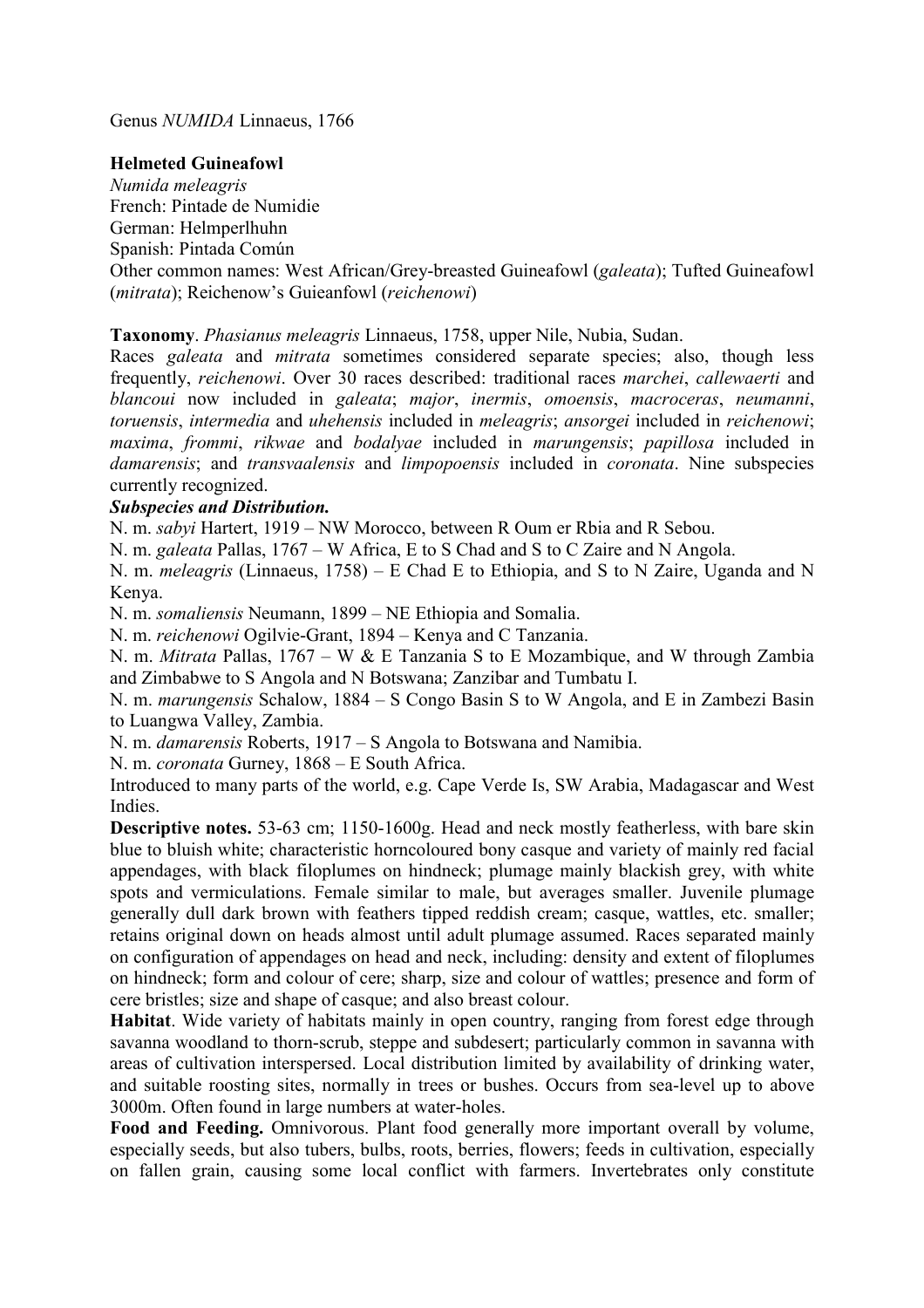average c. 12% of annual total by volume, but are preferred food when sufficiently abundant; manly insects, particularly grasshoppers and termites, but wide variety recorded; also takes snails, ticks, wireworms, millipedes, etc. Forages on ground scratching with feet; also strips seeds from grass heads; ticks may be picked of back of warthogs (Phacochoerus aethiopicus)

Breeding. Season almost always in or just after rains; mainly Nov-Jan in S Africa; mostly May-Jul in W Africa; Mar-May in Morocco. Monogamous, but pair-bond not maintained outside breeding season; in early part of season, male can attempt to mate with several different females. Nest is simple scrape in ground, lined with grass and feathers; usually situated in areas of long grass, and hidden under bush or tussock of grass, or in dense cover. Normally 6-12 eggs, rarely up to 20, laid on successive days,; nests with large number of eggs (20-50) are probably always result of laying by more than on female; replacement laying not recorded. Eggs usually yellowish to pale brown with darker specking, but sometimes almost white; 44-58 x 36-42 mm. Incubation, starting when clutch complete, 24-28 days, by female only; hatching synchronous; chicks have down cinnamon-buff with dark streaks; can fly weakly at 14 days; fledging c. 4 weeks; chicks reach full adult weight by 30 weeks old; family groups join larger flocks when chicks 1-3 months old. Chick mortality generally rather high. Probably only one brood.

Movements. Sedentary. Home range of flock varies in size with habitat: averages smaller (0.8-1.8km²) in primary woodland, larger (7.6-21.2km²) in upland secondary woodland in Nigeria. Extent of local movements seems to be closely linked with proximity of roosting sites to sources of drinking water.

Status and Conservation. Not globally threatened. Mace-Lande: Safe: race sabyi possibly endangered. Total population probably numbers well over 1,000,000 birds; widespread and locally abundant; generally stable. Most races common to abundant, but some are severely affected locally by hunting and egg-collecting. However, because of wide habitat tolerance, species remains highly resilient; nevertheless, degradation of habitat, especially through use of pesticides, is major potential threat. Race sabyi may already be extinct; thought to number maximum 100 birds. Has undergone drastic decline for unknown causes; recently, only three records from 1970's, and no recent evidence of breeding. Formerly common in Forest of Mamora, whence no recent records; was also common on plateaux to S and SE, but now apparently confined to small area of Middle Atlas, if survives at all; thorough study needed, to establish current situation, and identify causes of decline, with a view to attempting to ensure survival of subspecies.

Bibliography. Angus & Wilson (1964), Ayeni (1979, 1980, 1981, 1983, 1984), Ayeni et al. (nerman (1953), Benson (1960a), Berry & Crowe (1985), Brown & Britton (1980), Cramp & Simmons (1980), Crowe (1978c, 1979) Duffy (1992), Elbin et al. (1986), Farkas (1965), Ginn et al (1989), Grafton (1971), Langrand (1990), Lever (1987), Mackworth-Praed & Grant (1957-1973), Maclean (1993), Maier (1982), Maier et al. (1983), Marx & Soltz (1988), McGowan, Caroll & Ellis-Joseph (1994), Mentis et al. (1975), van Niekerk (1979, 1980, 1985), Penzhorn et al. (1991), Pinto (1983), Rutgers & Norris (1970), Siegfried (1965a, 1965b, 1966), Skead (1962), Steyn & Tredgold (1967), Urban et al. (1986) Weise & Basson (1967), Wolff (1976).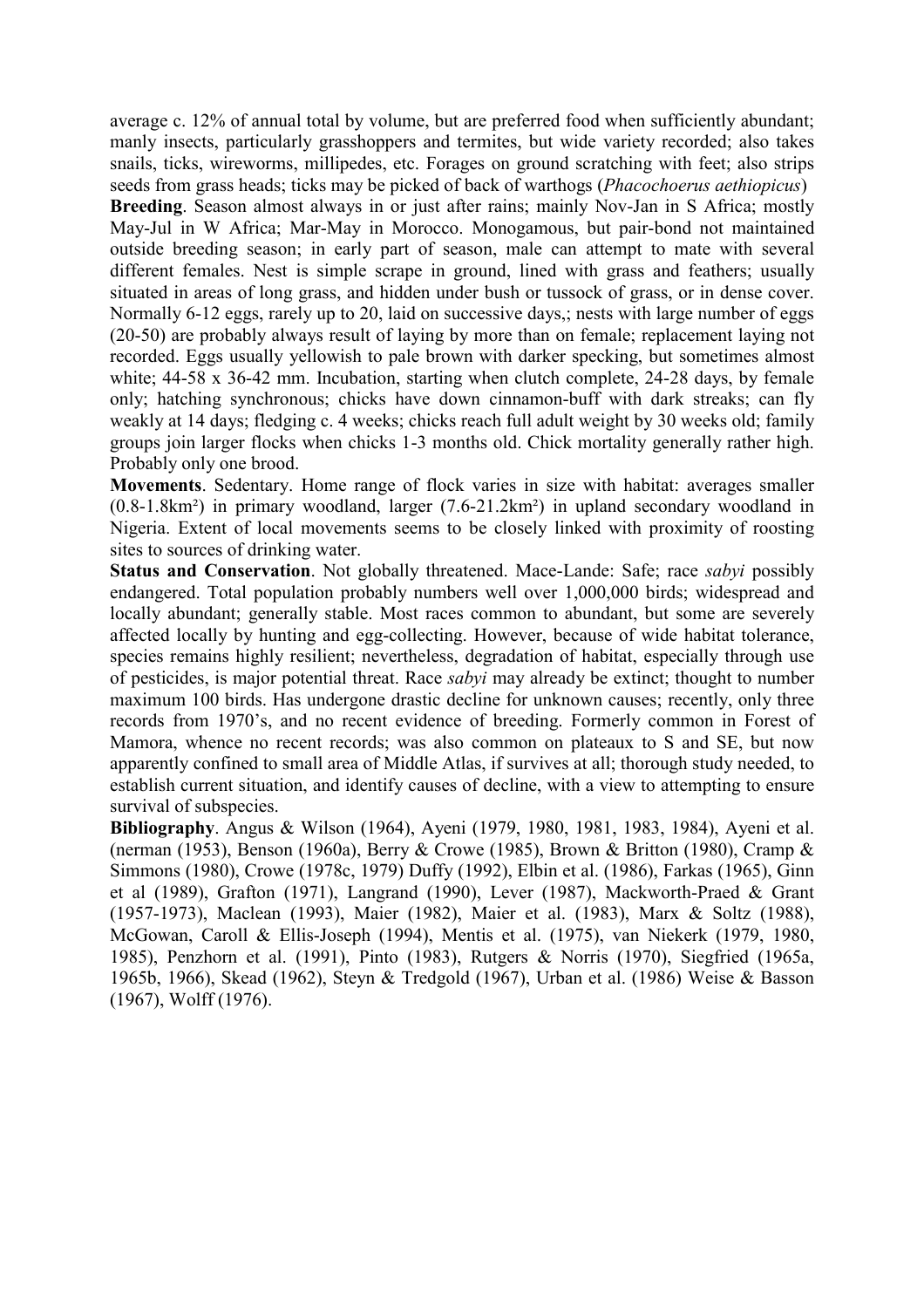Genus GUTTERA Wagler, 1832

### Plumed Guineafowl

Guttera plumifera French: Pintade plumifère German: Schlichthauben-Perlhuhn Spanish: Pintada Plumífera

Taxonomy. Numida plumifera Cassin, 1857, Cape Lopez, Gabon.

Forms superspecies with G. Pucherani. Races intergrade in NE Congo. Two subspecies recognized.

#### Subspecies and Distribution.

G. p. plumifera (Cassin, 1857) – S Cameroon, N Congo and CN & S Central African Republic, S through N & W Gabon to N Angola (Cabinda).

G. p. schubotzi Reichenow,  $1912 - N$  Zaire E to W Rift Valley, S into forests W of L Tanganyika.

Descriptive notes. c. 45-51 cm. Bare skin of head and neck grey, including gape wattles and small occipital fold of skin; long black crest; plumage black spotted white, but lacking vermiculations; primaries chestnut, outer margin of outermost secondaries white. Female similar to male, but averages smaller. Juvenile has black down on head and neck; shorter crest; upperparts grey barred blackish; breast dusky with spotted and barred whitish. Race schubotzi has patches of orange skin in front of ear and on hindneck.

Habitat. Mainly restricted to primary forest; also occurs in very mature secondary growth.

Food and Feeding. Omnivorous; plant matter, such as seeds, roots, shoots, fruits and leaves; animals, especially invertebrates, including snails, slugs, millipedes, spiders and wide variety of insects, e.g. cockroaches, beetles, grasshoppers, crickets, Hemiptera, termites and ants. Forages on ground, scratching in soil and leaf litter with feet.

Breeding. Laying dates variable, and probably not seasonal, although drier months apparently avoided. Probably monogamous. Nest is small scrape on forest floor lined with dry leaves. Two clutches of 9 and 10 eggs. Eggs pale buff with many darkened pores; 47.5-53.3 x 37- 39.9 mm. Incubation c. 23 days; chicks have down mainly buffy with dark longitudinal stripes.

Movements. Sedentary.

Status and Conservation. Not globally threatened. Mace-Lande: Safe. Total population may number 10,000-100,000 birds. Generally appears to be rather uncommon, and probably unevenly distributed within its range. Apparently in decline as consequence of habitat loss and hunting pressure. Research needed on ecology of species, in order to establish requirements, and ultimately enable effective protection of sufficient area of prime habitat.

Bibliography. Bannerman (1953), Carroll (1988), Chapin (1932), Green, A.A. (1984), Lippens & Wille (1976), Louette (1981), Mackworth-Praed & Grant (1970), McGowan, Caroll & Ellis-Joseph (1994), Pinto (1983), Sargeant (1993), Thiollay (1985e), Urban et al. (1986).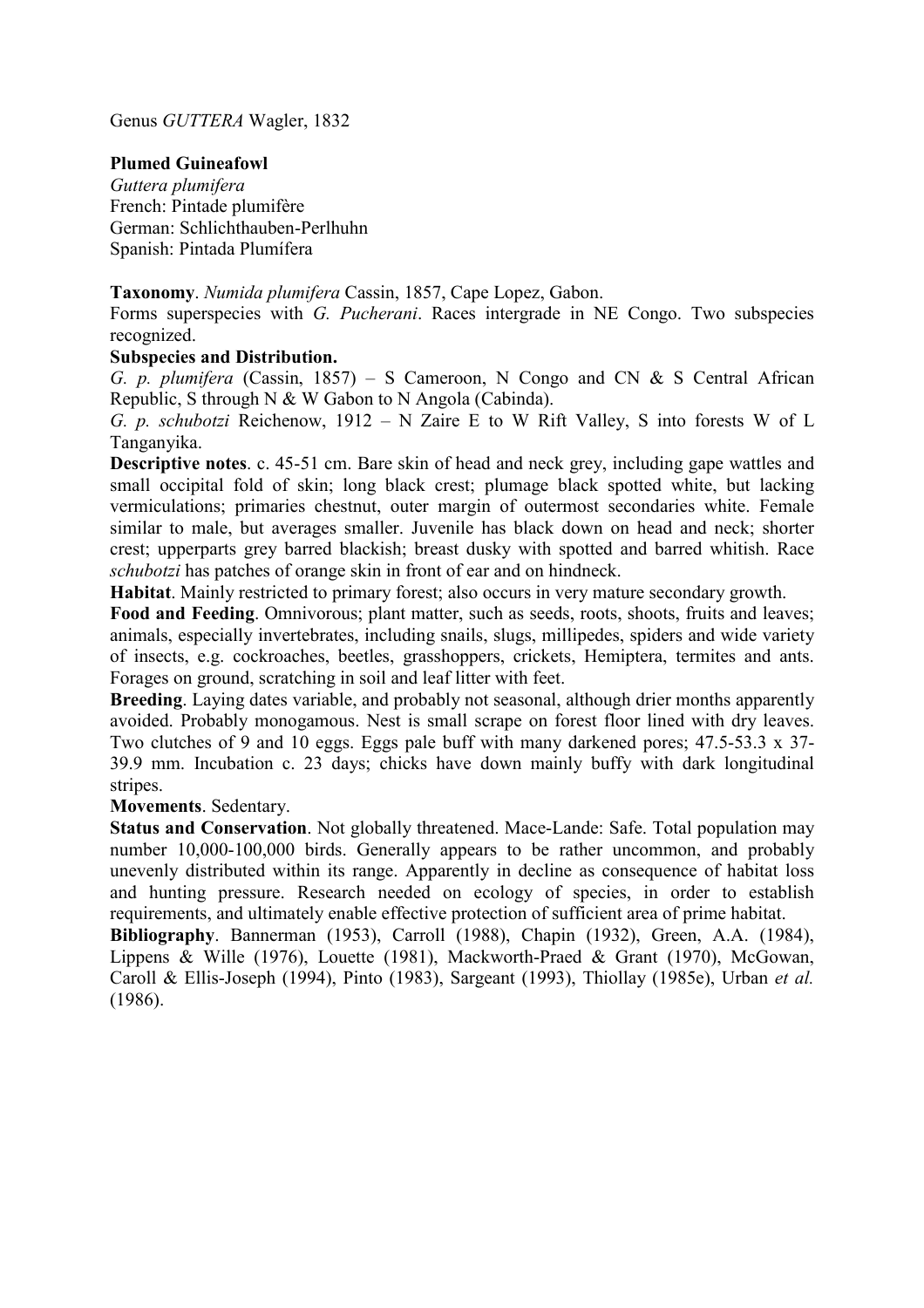# Crested Guineafowl

Guttera pucherani French: Pintade huppée German: Kräuselhauben-Oerlhuhn Spanish: Pintada Moñuda Other common names: Kenya Crested Guineafowl (pucherani); Crested Guineafowl (edouardi)

## Taxonomy. Numida Pucherani Hartlaub, 1860, Zanzibar.

Forms superspecies with G. plumifera. Formerly considered to constitute two separate species, with recognition of G. *edouardi* (Crested Guineafowl), which included all of present races, except nominate puhcerani (Kenya Crested Guineafowl); but thorough analysis of morphological characters concluded that the two were conspecific. Several other races described: sethsmithi, schoutedeni, pallasi, chapini and kathleenae now included in verreauxi; lividicollis and symonsi included in edouardi; and granti included in pucherani. Five subspecies normally recognized.

### Subspecies and Distribition.

G. p. verreauxi (Elliot, 1870) – Guinea Bissau E to NW Cameroon; E Congo E through Zaire to W Kenya, and S to W & E Angola and W Zambia.

G. p. sclateri Reichenow, 1898 – NW Cameroon.

G. p. pucherani (Hartlaub, 1860) – SW Somalia W to EC Kenya, and S to C Tanzania, Zanzibar and Tumbatu I.

G. p. barbata Ghigi, 1905 – SE Tanzania S to E Mozambique and W to Malawi.

G. p. Edouardi (Hartlaub, 1867) – E Zambia; Mozambique to NE South Africa (S to CE Natal).

Descriptive notes. 46-56 cm; male 721-1573 g. Bare skin of head and neck greyish blue, with patches of red or pale yellow on throat and around eye; iris red; well developed occipital skin fold; fairly long, bushy black crest; plumage black, spotted bluish white; primaries brown, outer margin of outermost secondaries white. Female similar to male but averages smaller. Juvenile generally duller, finely barred black and white; bare skin much drabber. Races differ in colour of bare skin, especially in presence and extent of red on throat; also iris colour, brown in verreauxi; colour and form of occipital fold; shape and extent of crest; and presence and extent of black collar. Only nominate race has red skin round eye; edouardi lacks any red, and has whitish patch covering occipital fold; sclateri has crest short at front.

Habitat. Forest edge, secondary forest and gallery forest; also in forest-savanna mosaic. In NW Zambia, found in dense stands of pure Cryptosepalum woodland. Sometimes enters primary forest, where may coincide with A. meleagrides. Recorded up to 2200 m in Itombwe Mts, E Zaire.

Food and Feeding. Omnivorous. Plant food includes seeds, fruits and berries of Rubiacease, Amaranthaceae, Compositae, Malvaceae and Leguminosae; also shoots, stems, green leaves, bulbs and roots, e.g. of manioc. Animal food mainly invertebrates, including variety of insects (larval and adult beetles, grasshoppers, Hemiptera, flies, ants and termites), millepedes, spiders and small snails. Mainly forages on ground scratching in leaf litter and debris with feet, but has been seen eating fruit up trees; also follows troops of monkeys, feeding on fruit that they drop.

Breeding. Laying mainly during rains, but throughout year in equatorial zone; Nov-Feb in S Africa. Monogamous. Nest is scrape on ground with sparse lining, mainly of dead leaves and grass; usually well hidden, beside log or tree roots or under a bush. Normally 4-5 eggs, occasionally up to 7; clutches of 10-14 recorded in South Africa, but almost certainly with 2 females laying in same nest. Eggs deep buff to pinkish or white; 50-55 x 37.8-43.5 mm.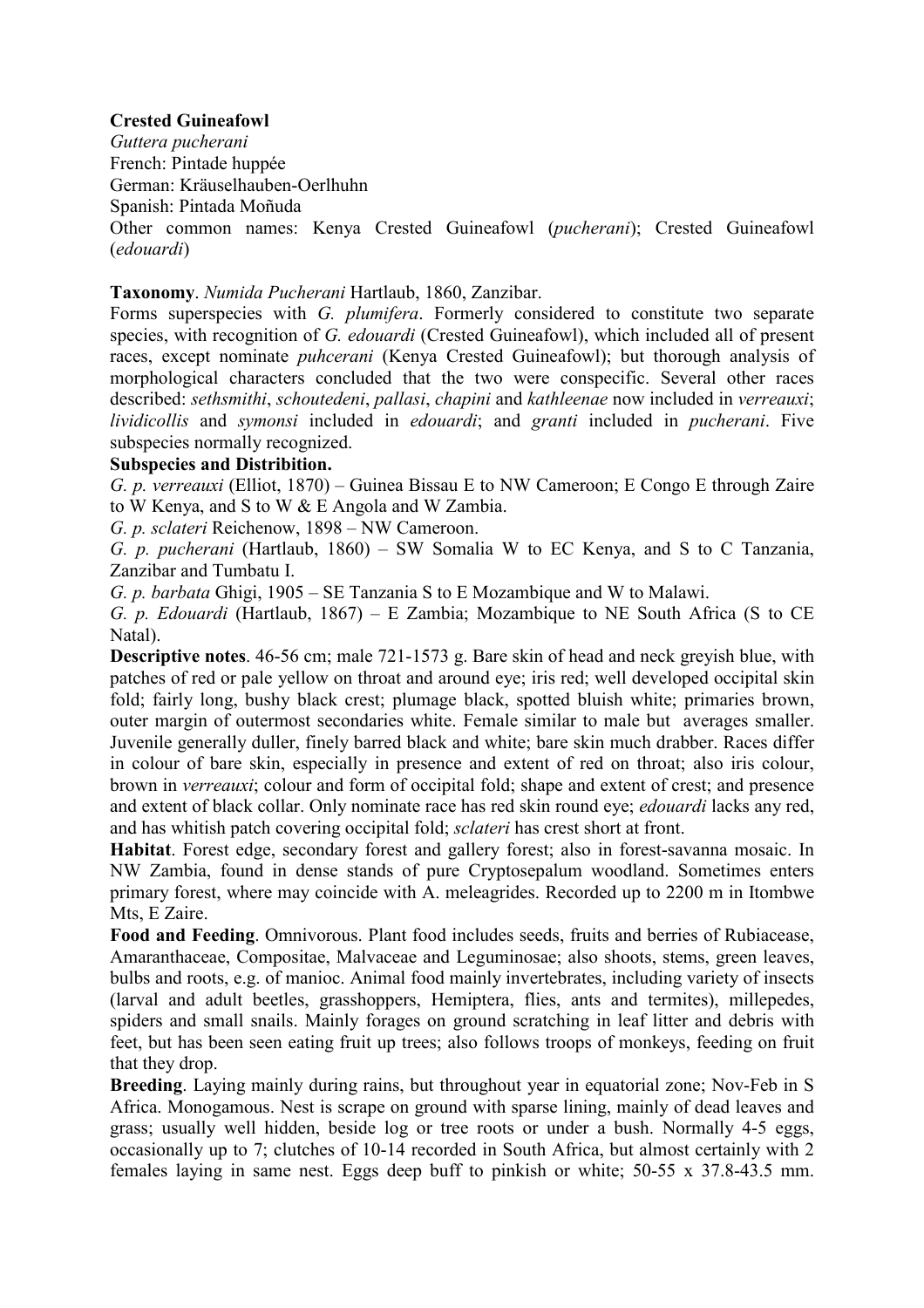Incubation c. 23 days, probably by female alone; chicks have down mainly buffy with dark longitudinal stripes; can fly at c. 12 days; fledging c. 30 days. Breeding success thought to be poor in general, as very few obviously immature birds seen in flocks during dry seasons.

Movements. Sedentary. Covers considerable distances during daily wanderings.

Status and Conservation. Not globally threatened. Mace-Lande: Safe. Total population may number over 100,000 birds. Shy habits and difficulty of observation may suggest species is less common and widespread than it really is; locally common in E South Africa. Populations apparently stable overall, but may be affected locally by habitat loss and hunting. In Nigeria increasing urbanization and also agricultural expansion, with planting of cocoa, oil palms, rubber, etc.; this, in conjunction with excessive and uncontrolled hunting, has led to certain reduction in range of species.

Bibliography. Ayeni (1979), Bannerman (1953), Berry (1972), Brooke (1984), Brown & Britton (1980), Crowe (1979), Ginn et al. (1989), Grimes (1987), Hill (1974), Lippens & Wille (1976), Louette (1981), Mackworth-Praed & Grant (1957-1973), Maclean (1993), McGowan, Carroll & Ellis-Joseph (1994), Pakenham (1979), Pinto (1983), Rutgers & Norris (1970), Thiollay (1985e), Urban et a.l (1986), Wilson (1965).